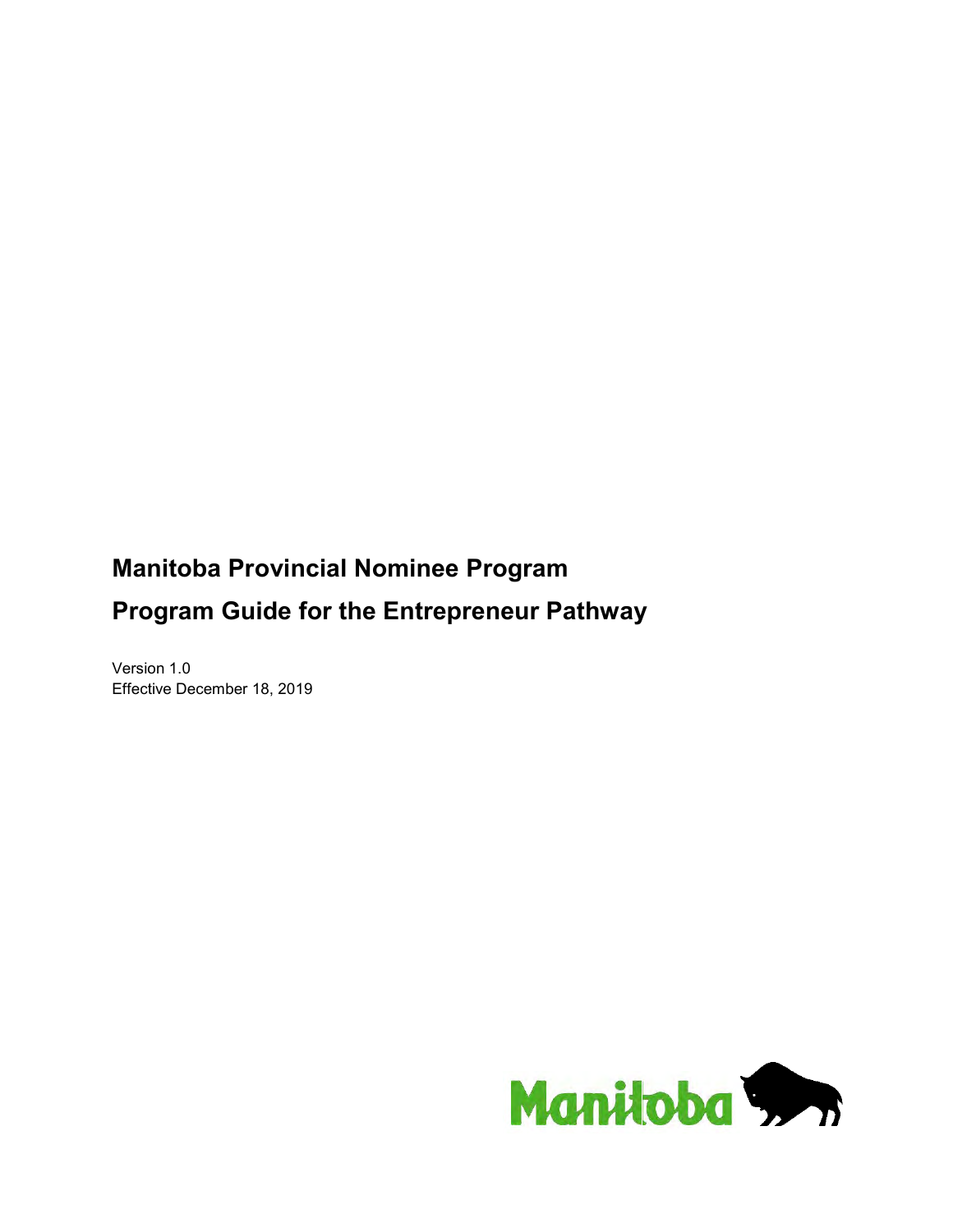# **Table of Contents**

| $\mathbf 1$ .                                                                                       |
|-----------------------------------------------------------------------------------------------------|
| 1.1.<br>The Manitoba Provincial Nominee Program (MPNP) 6                                            |
| 1.2.<br>Using this Guide<br>6                                                                       |
| 1.3.<br><b>Core Eligibility</b><br>6                                                                |
| 1.4.<br>Immigration Representatives<br>$\overline{7}$                                               |
| 2.                                                                                                  |
| Step 1: Self-Assess Your Eligibility and Business Research<br>9                                     |
| Step 2: Submit Your Expression of Interest to the MPNP 11                                           |
| Step 3: Receive a Letter of Advice to Apply and Submit Your Complete Application<br>11              |
| Step 4: Assessment of Your Application<br>13                                                        |
| Step 5. Establish Your Business in Manitoba and Fulfill the Business Performance<br>Agreement<br>16 |
| Step 6: Final Recommendation<br>18                                                                  |
| 3.                                                                                                  |
| 2.1.<br>Work Permit Support after Nomination 19                                                     |
| 2.2.<br><b>Amendments to Nominations</b><br>19                                                      |
| <b>Nomination Withdrawal</b><br>2.3.<br>19                                                          |
| <b>Judicial Review</b><br>2.4.<br>19                                                                |
|                                                                                                     |
|                                                                                                     |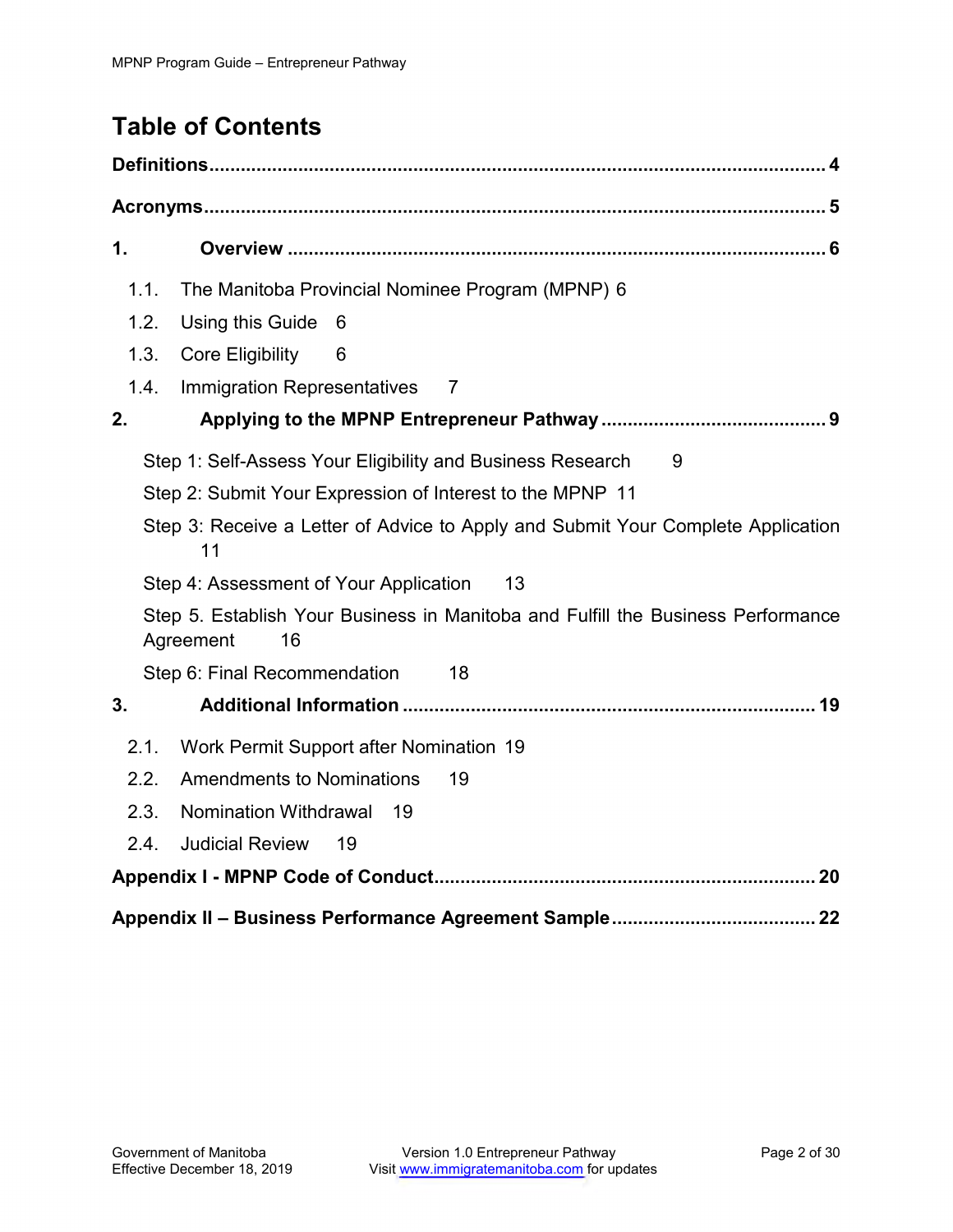## **Notice**

This document is provided free of charge by the Government of Manitoba and is not to be sold. It is available on our website immigratemanitoba.com.

The MPNP policy, procedures, criteria, and forms may change without notice. See our website for the most up-to-date information and to ensure you have the most recent version of this document.

For more information, please contact:

## **Manitoba Economic Development and Training**

Immigration and Economic Opportunities Division 7th Floor, 213 Notre Dame Avenue Winnipeg, Manitoba, Canada R3B 1N3 1-204-945-2806  $\boxtimes$  [immigratemanitoba@gov.mb.ca](mailto:immigratemanitoba@gov.mb.ca) ■ [immigratemanitoba.com](http://immigratemanitoba.com/)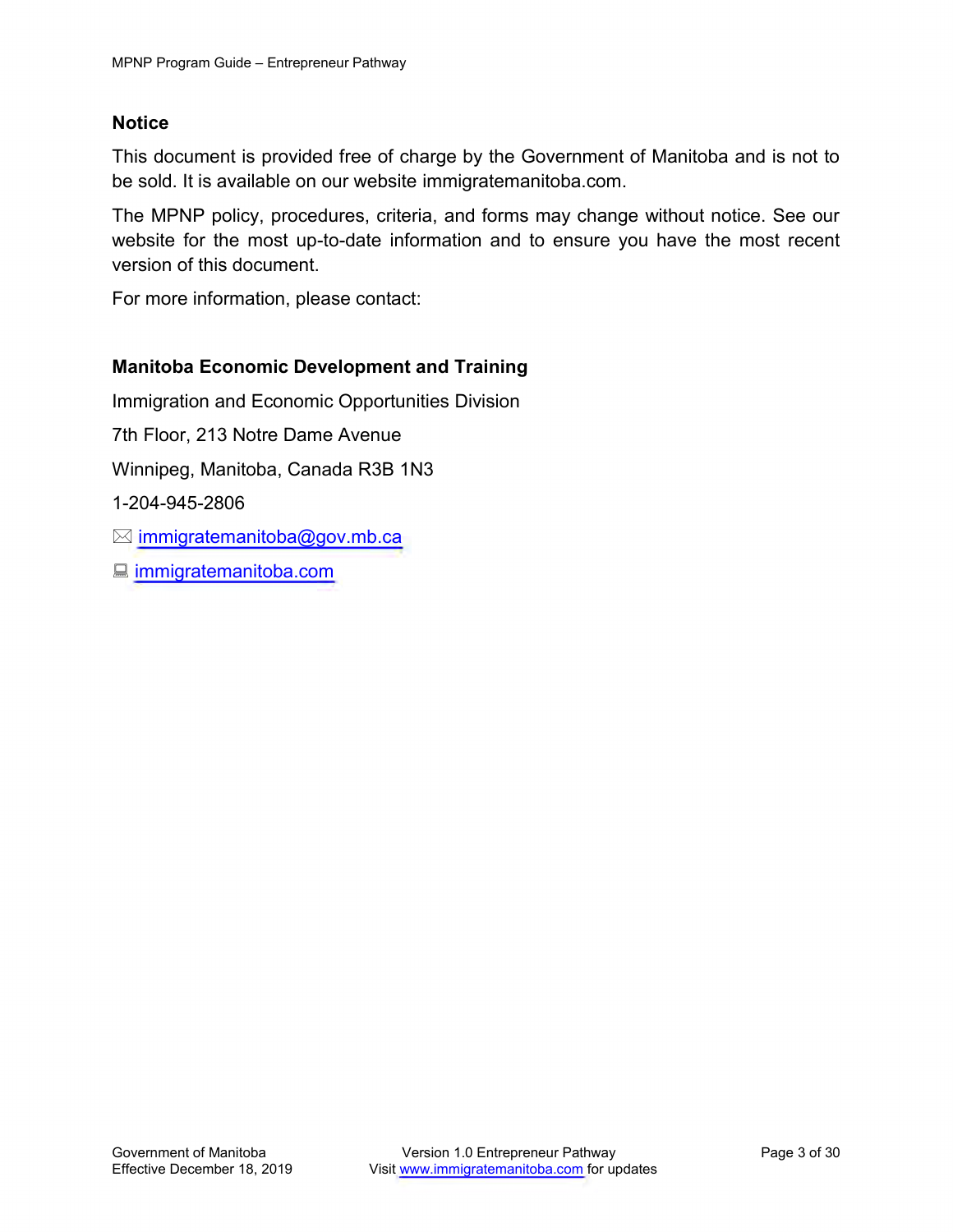## <span id="page-3-0"></span>**Definitions**

| <b>Applicant (Principal)</b> | The primary person who is being assessed under the<br>Manitoba Provincial Nominee Program (MPNP)<br>eligibility criteria.                                                                                                                                                                                 |
|------------------------------|-----------------------------------------------------------------------------------------------------------------------------------------------------------------------------------------------------------------------------------------------------------------------------------------------------------|
| <b>Application</b>           | A formal submission to MPNP containing information<br>on the principal applicant and their family members<br>(spouse/common-law partner and children), even if<br>those family members do not intend to immigrate. An<br>application also includes supporting documents for all<br>information submitted. |
| <b>Candidate</b>             | The primary person who is registering their interest in<br>applying to the MPNP by submitting an EOI.                                                                                                                                                                                                     |
| <b>EOI</b>                   | Expression of Interest: A pre-application process that<br>requires candidates to fill forms to express their<br>interest in applying to the MPNP.                                                                                                                                                         |
| <b>Pathway</b>               | A component of a Stream with specific eligibility<br>criteria that are different from other Pathways.                                                                                                                                                                                                     |
| <b>Representative</b>        | For the purposes of the MPNP, an immigration<br>representative is someone you pay and authorize to<br>represent, advise, consult or look into the status of<br>your Expression of Interest or your MPNP application.                                                                                      |
| <b>Stream</b>                | A major Program area with distinct eligibility criteria.<br>The MPNP has four streams.                                                                                                                                                                                                                    |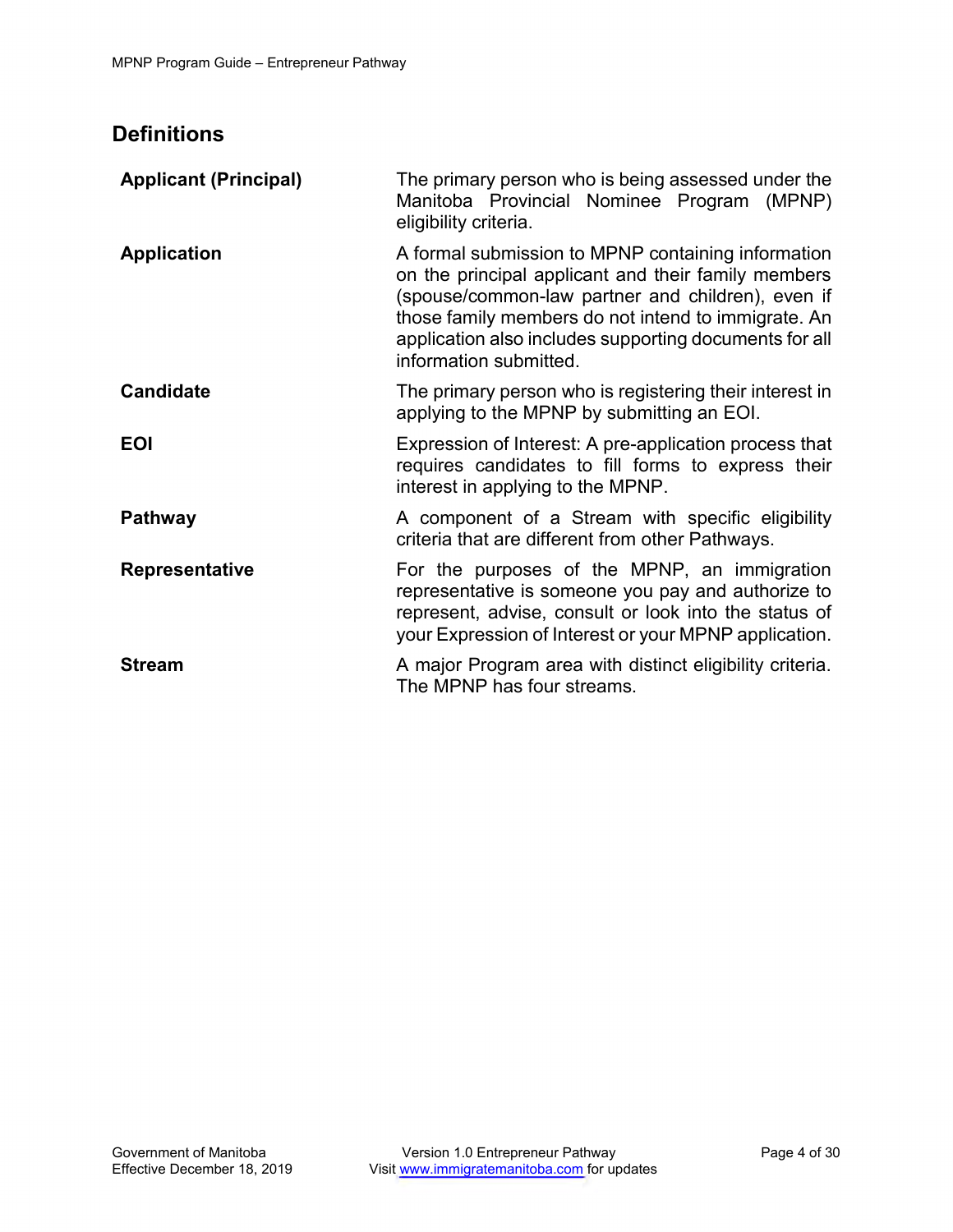## <span id="page-4-0"></span>**Acronyms**

| <b>BIO</b>    | <b>Business Immigration Officer</b>                 |
|---------------|-----------------------------------------------------|
| <b>BPA</b>    | <b>Business Performance Agreement</b>               |
| <b>CBSA</b>   | Canada Border Services Agency                       |
| <b>CELPIP</b> | Canadian English Language Proficiency Index Program |
| <b>EOI</b>    | <b>Expression of Interest</b>                       |
| <b>IELTS</b>  | International English Language Testing System       |
| <b>IRPA</b>   | Immigration and Refugee Protection Act              |
| <b>IRPR</b>   | Immigration and Refugee Protection Regulations      |
| <b>ISEP</b>   | International Student Entrepreneur Pilot            |
| LAA           | Letter of Advice to Apply                           |
| <b>MCR</b>    | Manitoba Capital Region                             |
| <b>MPNP</b>   | Manitoba Provincial Nominee Program                 |
| <b>NCLC</b>   | Niveaux de compétence linguistique canadiens        |
| TEF           | Test d'évaluation de français                       |
| <b>TFW</b>    | <b>Temporary Foreign Worker</b>                     |
|               |                                                     |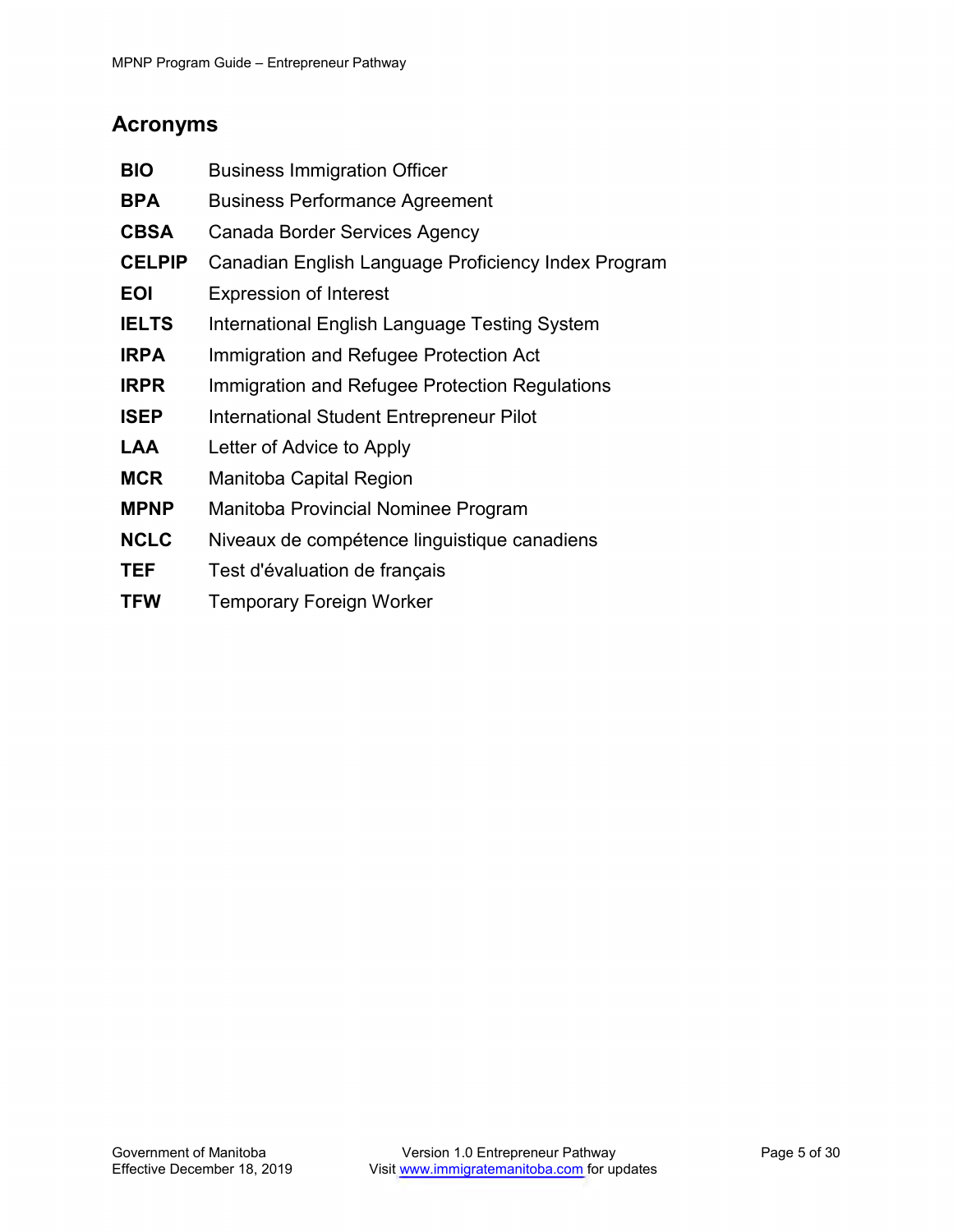## <span id="page-5-0"></span>**1. Overview**

## <span id="page-5-1"></span>**1.1.The Manitoba Provincial Nominee Program**

The Manitoba Provincial Nominee Program (MPNP) is administered by the Province of Manitoba (the Province) in partnership with the Government of Canada in accordance with the [Canada-Manitoba Immigration Agreement \(CMIA\)](http://www.cic.gc.ca/english/department/laws-policy/agreements/manitoba/can-man-2003.asp) and the Immigration and Refugee Protection Act.

The MPNP is designed to enable Manitoba to support the immigration of a person who has expressed an interest in settling in Manitoba and who the Province believes will be able to contribute to the economic development and prosperity of Manitoba and Canada.

## <span id="page-5-2"></span>**1.2.Using this Guide**

This guide is intended to help you determine your eligibility and understand the overall process for applying to the MPNP- Entrepreneur Pathway.

All currency amounts in this document, in the Self Assessment Form, Business Concept Form and application forms are in Canadian Dollars (CAD) unless otherwise stated.

## **Program Streams and Pathways**

The MPNP has the following program streams and pathways:

| <b>Business Investor</b><br>Stream (BIS) | <b>International</b><br><b>Education</b><br>Stream (IES) | <b>Skilled Worker</b><br>In Manitoba<br>Stream (SWM) | <b>Skilled Worker</b><br><b>Overseas</b><br>Stream (SWO) |
|------------------------------------------|----------------------------------------------------------|------------------------------------------------------|----------------------------------------------------------|
| <b>Entrepreneur</b><br><b>Pathway</b>    | Career<br>Employment<br>Pathway                          | Manitoba<br><b>Work Experience</b><br>Pathway        | Human Capital<br>Pathway                                 |
| <b>Farm Investor</b><br>Pathway          | <b>Graduate Internship</b><br>Pathway                    | Employer<br><b>Direct Recruitment</b><br>Pathway     | Manitoba<br><b>Express Entry</b><br>Pathway              |
| <b>International Student</b>             |                                                          |                                                      |                                                          |

Entrepreneur Pilot

## <span id="page-5-3"></span>**1.3.Core Eligibility**

To be eligible to apply to any pathway/pilot of the MPNP, you must meet the criteria of one of the MPNP pathways/ pilot and must not be ineligible to apply to the MPNP. Details on the criteria are included within each pathway.

You are ineligible to apply to the MPNP if: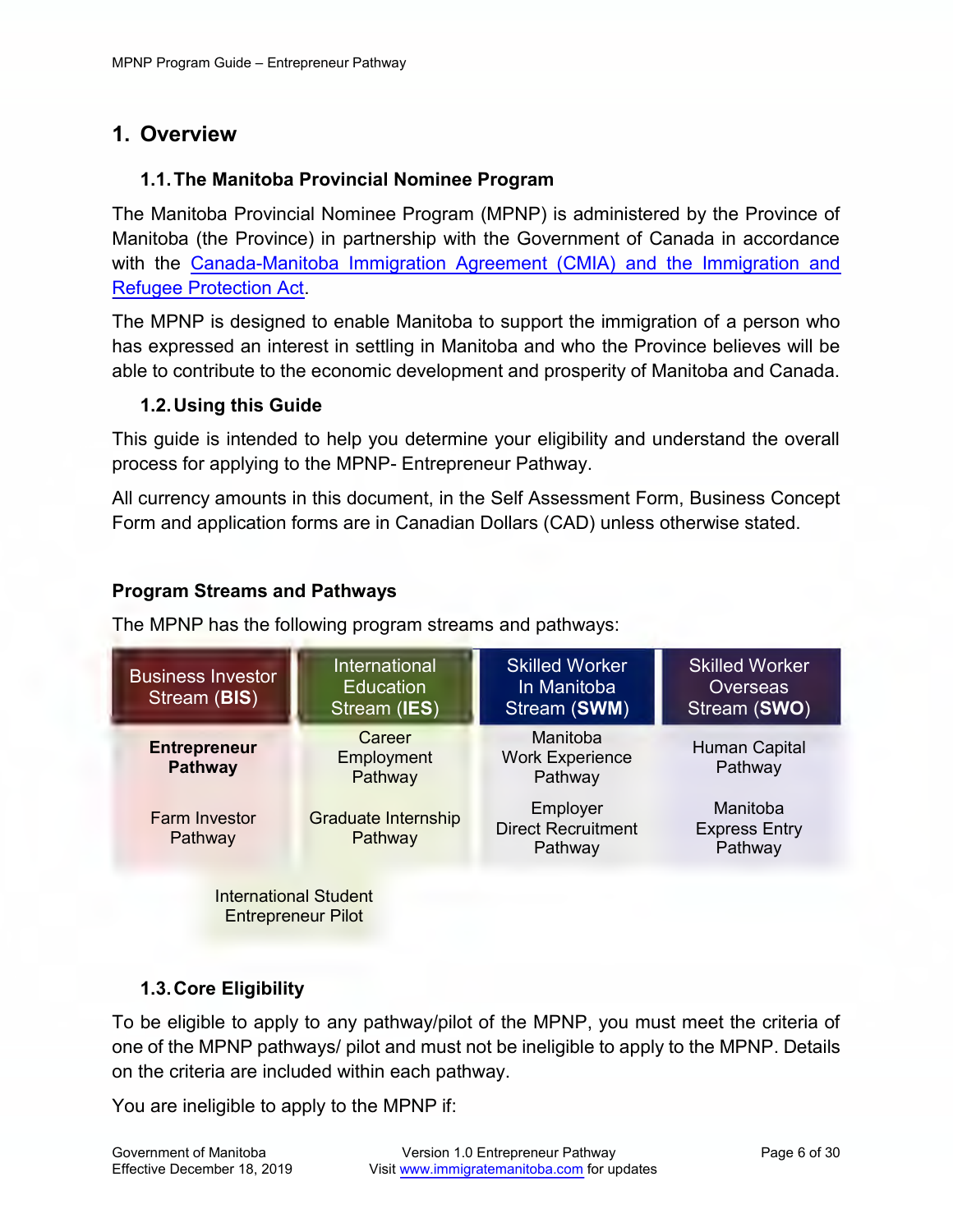- You are under 18 years of age;
- You have an unresolved refugee claim and are still residing in Canada, or you are involved in a federal appeal or removal process;
- You are residing in Canada and do not have legal status;
- You are prohibited from entering Canada;
- You are a live-in caregiver currently living in Canada;
- You are a temporary foreign worker currently working and residing in another province of Canada;
- You and/or your spouse have an active MPNP application in any stream/pathway of the MPNP;
- You are the spouse or common-law partner of a Canadian citizen or permanent resident residing in Canada;
- You have been refused by the MPNP within the last twelve months;
- You are not able to address the reason(s) of a previous MPNP refusal;
- You and/or your spouse have a pending immigration application made to any other provincial nominee program in Canada;
- You and/or your spouse have a pending permanent immigration application made to Immigration, Refugees and Citizenship Canada;
- You had a prior MPNP application refused for fraud/ concealment/ misrepresentation or insufficiently credible documentation within the last 24 months; or
- Your intention is to establish a primary production farming operation under the Entrepreneur Pathway.

Other restrictions on eligibility may also apply for specific MPNP pathway. Please see the designated sections of this guide for more information on the requirements of each stream and pathway.

## <span id="page-6-0"></span>**1.4.Immigration Representatives**

For the purposes of the MPNP, an immigration representative is someone you pay and authorize to represent, advise, consult, or look into the status of your Expression of Interest and/or application to the MPNP.

 *The MPNP has no official immigration representatives acting on its behalf and does not endorse or require the services of an immigration representative or recruiter.* 

A representative can be a lawyer or consultant you hire to prepare your MPNP application. Using an immigration representative will not give your application special attention or guarantee it will be approved.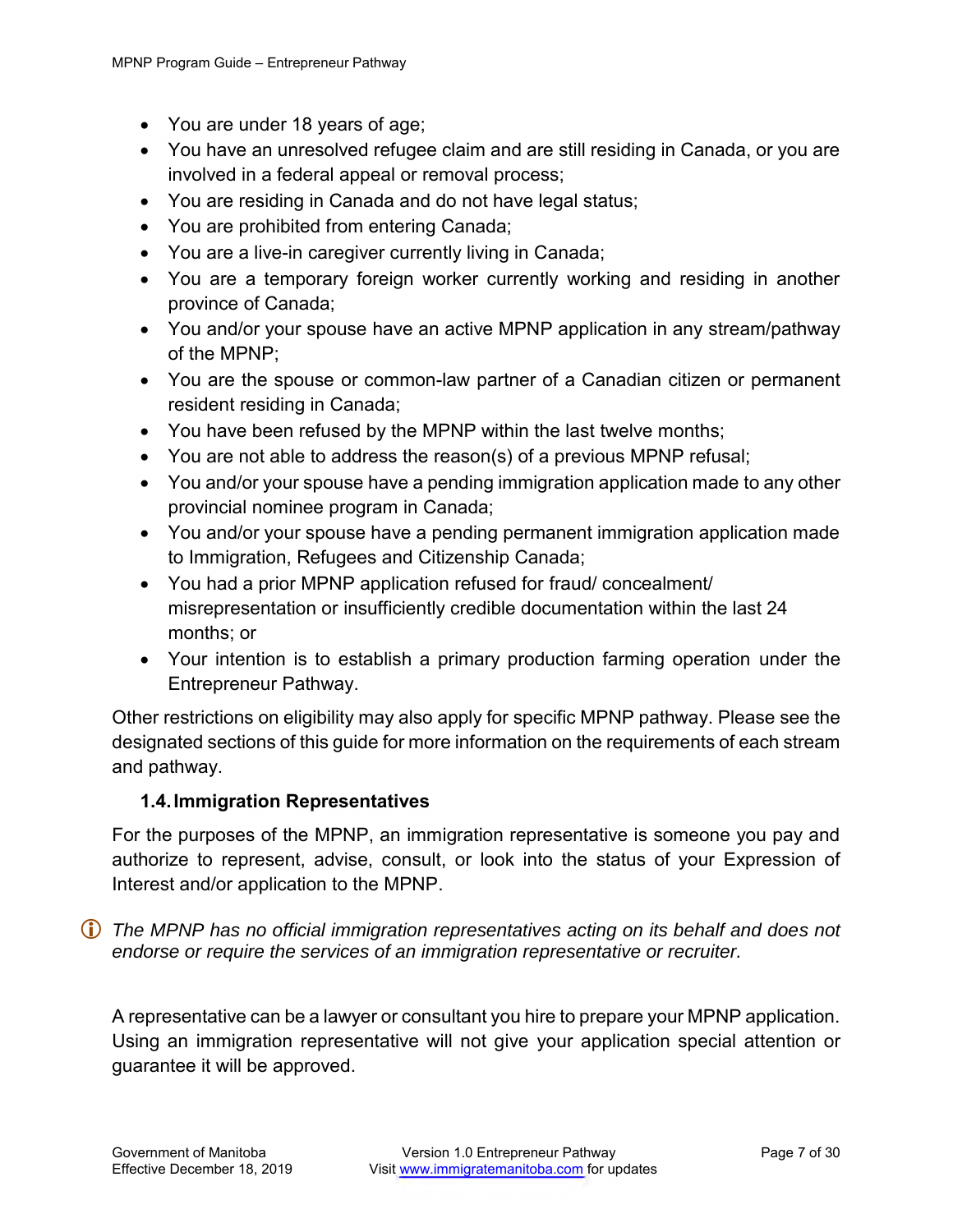Manitoba will only recognize or release information to a paid immigration representative who is:

- a lawyer in good standing of a Canadian provincial or territorial law society; or
- a notary in good standing of the Chambre des notaires du Quebec; or
- an immigration consultant in good standing of the Immigration Consultants of Canada Regulatory Council (ICCRC).

Any MPNP candidate, applicant, or employer who uses the services of an immigration representative or recruiter does so at his or her own risk. You are responsible to check that a representative you choose is ethical and competent to work on your behalf and is authorized according to the provisions of the MPNP Code of Conduct.

If you use the services of an immigration representative or recruiter in connection with an Expression of Interest and/or application to the MPNP, they must be registered with our office and provide the MPNP with their complete name and contact information. Failure to declare an immigration representative or recruiter may result in your MPNP application being declined.

All immigration representatives must provide a signed Code of Conduct if they submit an Expression of Interest and/or application to the MPNP on your behalf. You must agree to the MPNP Code of Conduct as part of your MPNP application, whether or not you have a paid immigration representative. The MPNP reserves the right to refuse an application if it determines that the representative or you has not complied with the terms specified in the Code of Conduct, or if you failed to disclose the use of an immigration representative.

The MPNP is not responsible for the resolution of any disputes arising between you and your immigration representative. You may remove a named representative from your application at any time by providing a request in writing to the MPNP. You must remove an existing representative before changing to a new representative.

The MPNP will disclose information to only one designated representative for each application. For purposes of assessing an application, the MPNP will communicate directly with you whenever necessary.

## **Important**

Under Manitoba legislation, it is illegal for immigration representatives or recruiters to charge foreign workers or future immigrants for a job offer in Manitoba. All recruitment costs must be covered by the Manitoba employer seeking foreign workers.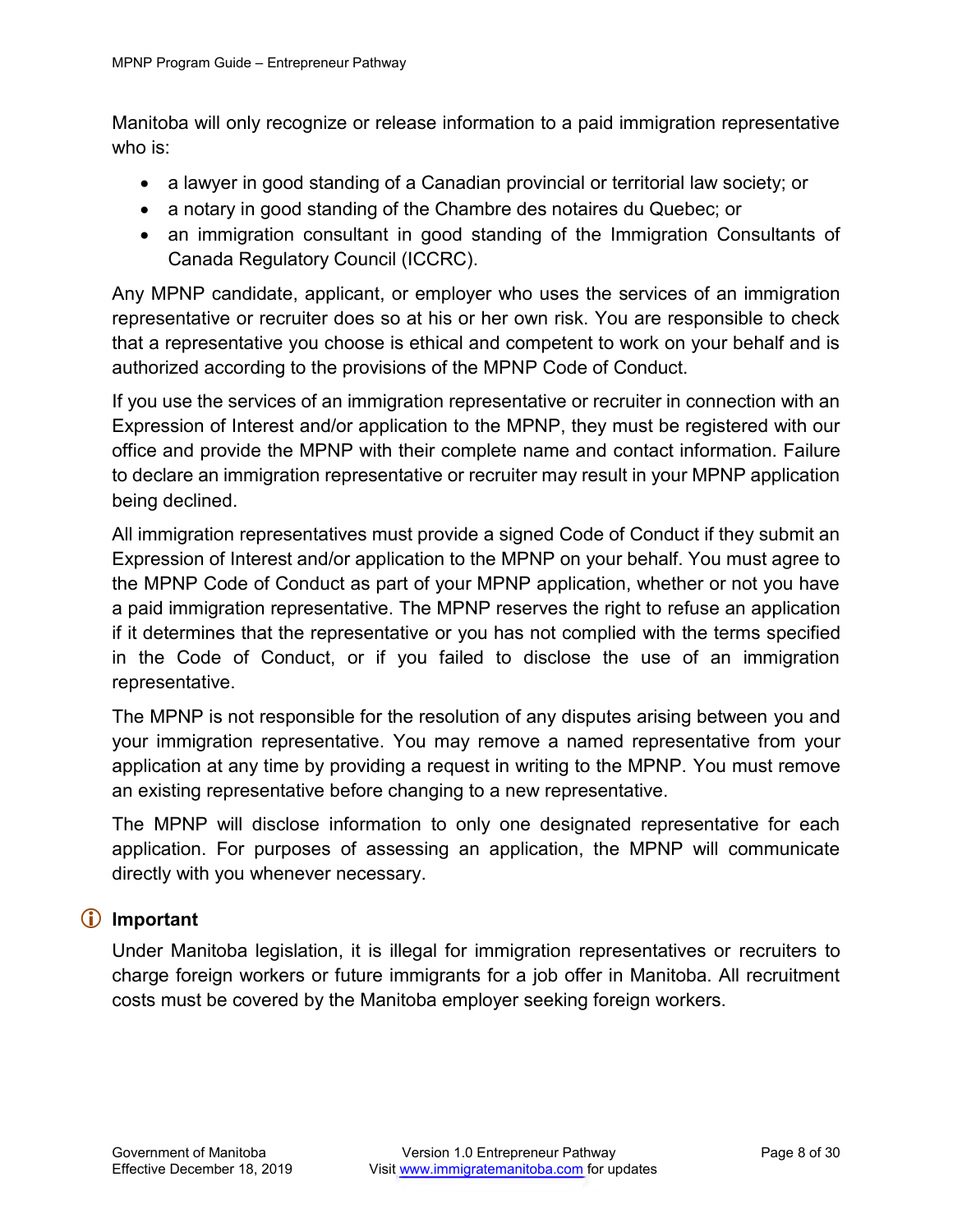## **2. Applying to the MPNP Entrepreneur Pathway**

The process for applying to the MPNP – Entrepreneur Pathway is outlined below:



## **Step 1: Self-Assess Your Eligibility and Business Research**

### **Self-Assess Your Eligibility**

Please review this guide to determine if you are eligible. You may be eligible for more than one stream and/or pathway.

The minimum eligibility requirements of the Entrepreneur Pathway are:

- Business Experience: Minimum of three (3) years of full time work experience in the past five (5) years either as an active business owner (minimum 33% or onethird ownership) or working in a senior management role of a successful business
- Net Worth: Minimum of \$500,000 CAD
- **Official Languages Proficient: Minimum CLB/NCLC 5 and**
- Education: Minimum Canadian high school certificate equivalent

The Self-Assessment Form will help you to determine your ranking score under the Entrepreneur Pathway. The full assessment of your eligibility will be done by the MPNP after a complete application is received.

## **Business Research and Develop a Business Concept**

Business research can be considered as one of the most important steps in your MPNP application process. You are encouraged to start exploring Manitoba and business opportunities as early as possible.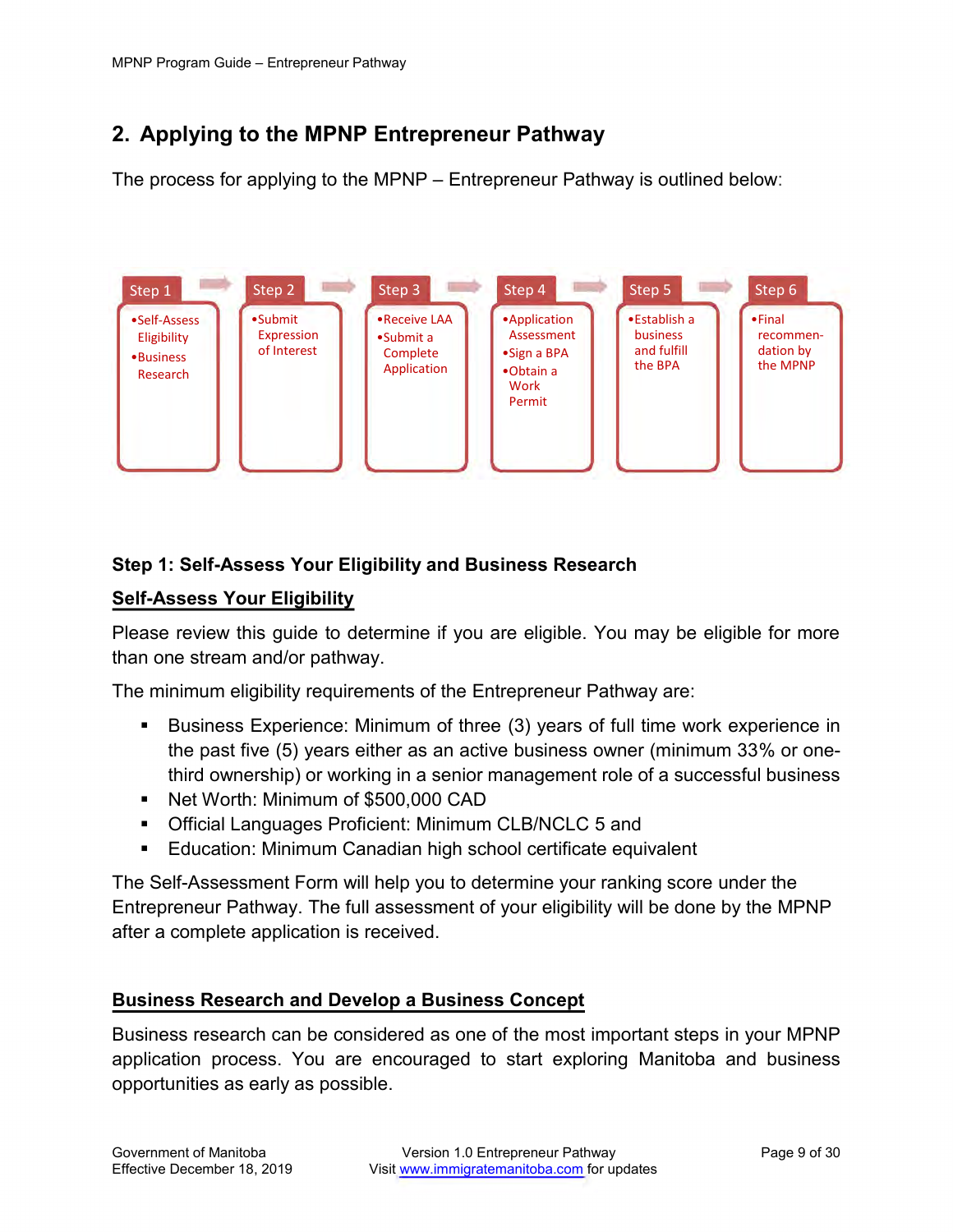While internet-based research may be a useful tool to obtain preliminary and general information, an in-person exploratory visit is essential for you to conduct in-depth business research, which is critical to your business plan and future success in Manitoba.

You are also encouraged to participate in one of the business seminars offered by the MPNP, located at 700-213 Notre Dame Avenue. Seminar Information can be found on the Program's website. Please ensure that you have obtained a valid visa to visit Canada when you register for the business seminar.

Once you have done sufficient business research and identified the business opportunity of your interest, you are ready to fill a Business Concept Form. The Business Concept can be considered a condensed executive summary of the business plan of your proposed business.

## **Ineligible Business Investments**

The following types of businesses are not eligible as Investments:

- Businesses operated primarily for the purpose of deriving passive income such as rent, interest, dividends or capital gains, including a business prohibited by subsection 87(6)(a) of the IRPR;
- Immigration-linked investment schemes, as that term is defined in subsection 87(9) of the IRPR;
- Businesses established or purchased by the current owner within the previous five years from the date of signing of your Purchase Agreement;
- Businesses that are considered ineligible by the Program; and
- Businesses which include a share redemption or buy back option.

The following businesses are considered ineligible by the Program.

- Home-based businesses;
- Real estate investments:
- All rental or leasing businesses including vehicle rental or leasing businesses;
- Self-employed truck drivers/owner operators who do not own and/or manage their own dispatching, loading and storage facility;
- Pay-day lending, cheque cashing or money changing businesses;
- Businesses providing financial intermediation or money market products or services, including mortgage brokerages;
- Pass-through import-export businesses;
- Property management;
- Bed and Breakfast:
- Cash machine businesses;
- Lottery kiosks;
- Taxi cab or limousine licenses: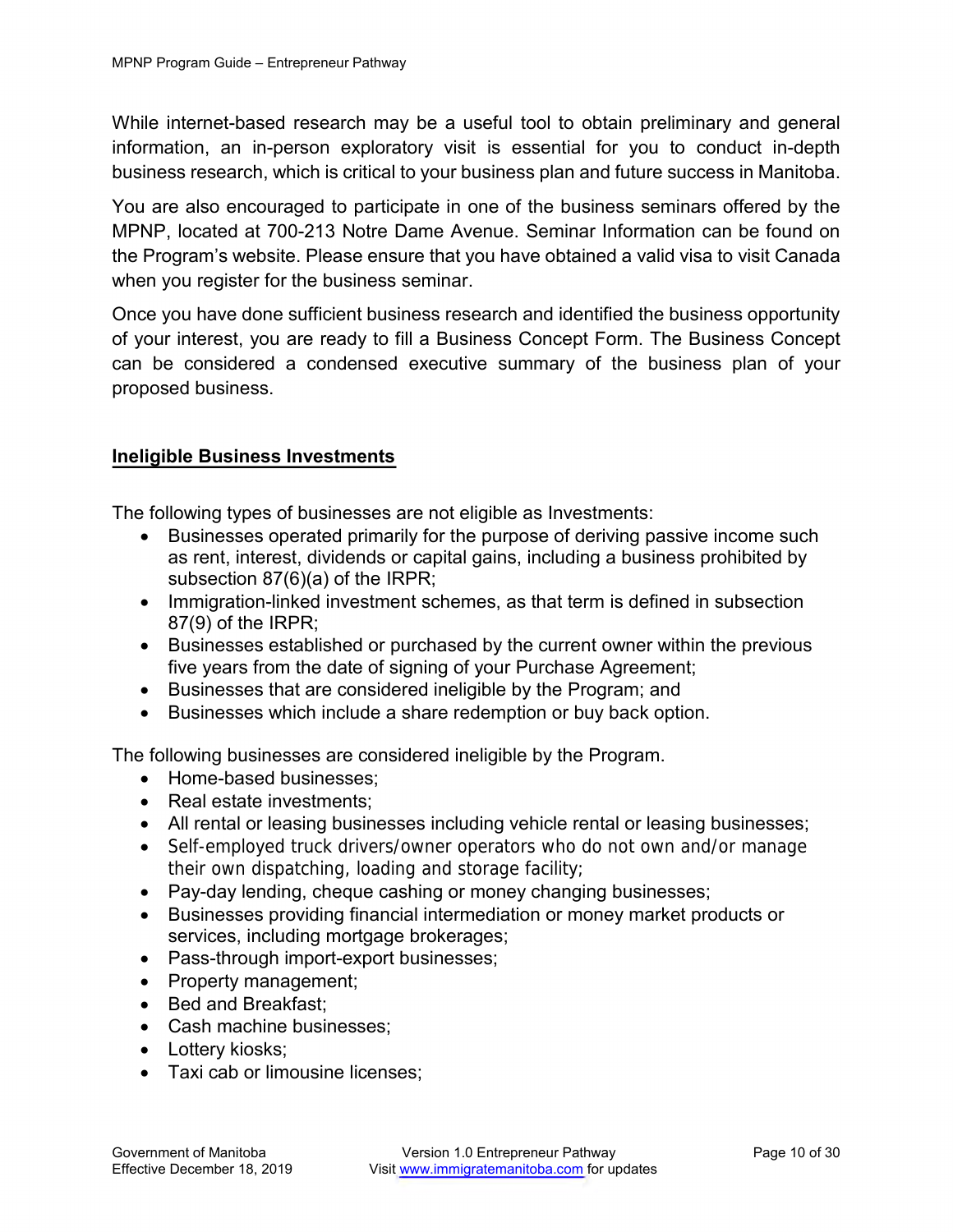- A business located in a multi-business retail condo/location/project or business incubator that is not completed/operational, and/or is targeted or dependent on investment or business operations by MPNP entrepreneurs for the development, completion or ongoing operation of the project;
- Farm businesses, including a hobby farm; or
- Business offering self-employed professional services such as representation, consulting, brokerage, accounting, moving, trade services etc.; and
- Any type of business that by association would tend to bring the Program or Manitoba into disrepute.

## <span id="page-10-0"></span>**Step 2: Submit Your Expression of Interest to the MPNP**

Once you have completed the Step 1, you can submit your Expression of Interest (EOI) by email to [MPNP-BusinessStream@gov.mb.ca](mailto:MPNP-BusinessStream@gov.mb.ca) with following forms:

- **Business Concept Form;**
- Self-Assessment Form: and
- MPNP [Code of Conduct](https://www.immigratemanitoba.com/wp-content/uploads/2016/06/MPNP_Code_of_Conduct_Mar_2017.pdf)

The MPNP will review your EOI and determine if you can continue to the next step:

- MPNP will issue a Letter of Advice to Apply (LAA) and Business Concept Code (BCC) with further instruction to continue to the next step; or
- MPNP will inform you that you will not advance to the next step and provide feedback. In this case, please give yourself an opportunity to conduct more research and refine your business concept further, or consider a different one. You must wait a minimum of two (2) months from the date of the feedback email before you can submit another EOI to the MPNP.

MPNP is committed to respond to a submission of EOI within four (4) weeks from the date of your submission. The Self-Assessment Form and Business Concept do not constitute an application. Supporting documents are not required at this stage.

If you are no longer interested in the MPNP and wish to withdraw the forms, you can do so by submitting a request by email to MPNP-Business Stream  $@qov$  mb.ca.

## <span id="page-10-1"></span>**Step 3: Receive an LAA and Submit Your Complete Application**

## **Receive a Letter of Advice to Apply (LAA)**

If you appear to meet the minimum eligibility requirements and likely to have a strong positive economic impact on Manitoba, you will receive an LAA via email. The LAA will include instructions on the application process.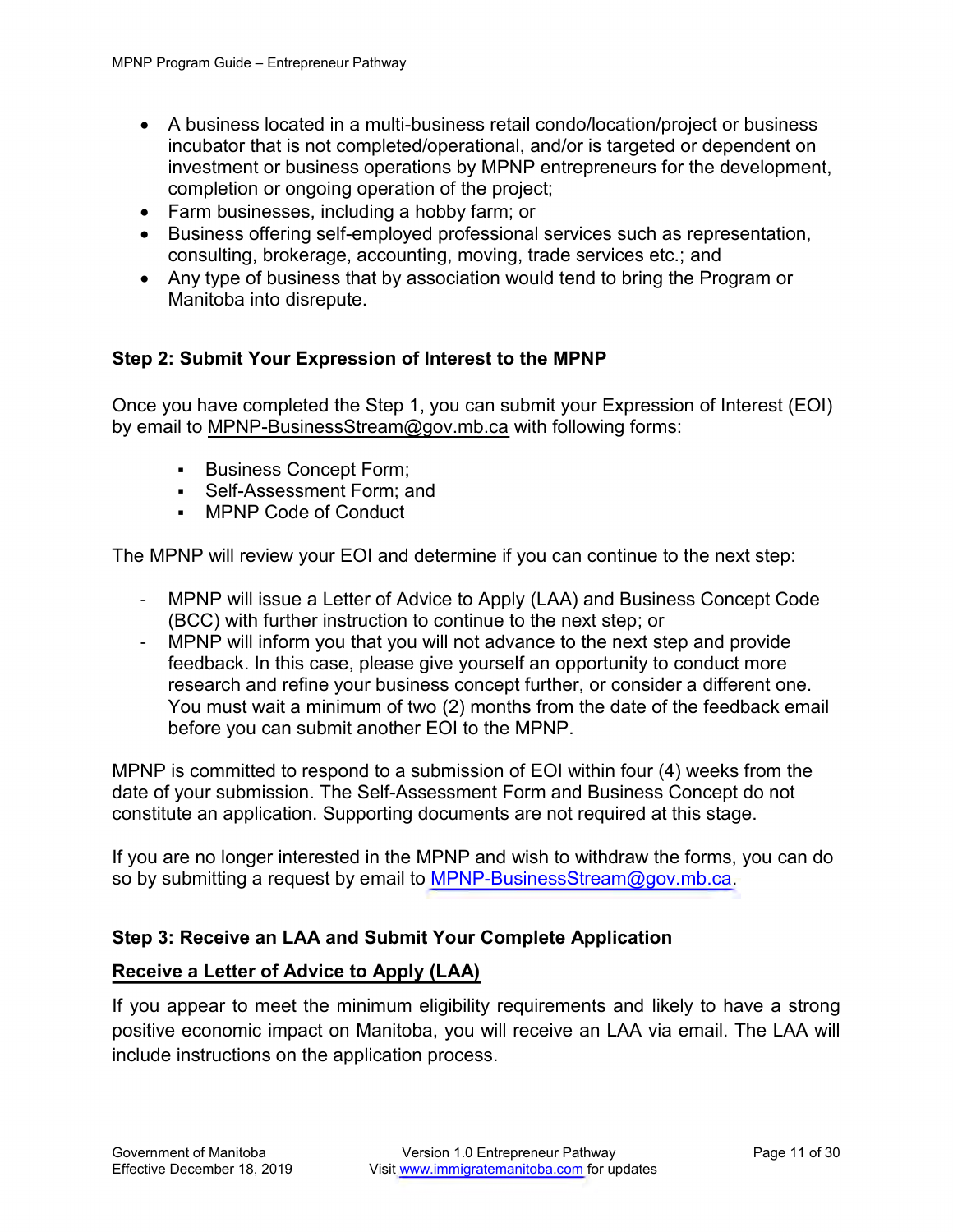You have up to 120 days from the LAA issuance date to submit your complete application. If you request another LAA after it expires, you will be required to submit a new EOI.

Please note that the EOI is not an application to the MPNP. However, if you receive an LAA from the MPNP and you decide to submit the application to the MPNP, your EOI will become part of your MPNP application. Any discrepancy between the information provided in your EOI and your application, if not justified, may become a reason for a refusal of your application.

An LAA does not guarantee that you will be approved by the MPNP. You must submit a complete application, which will undergo a full assessment before a final decision is made.

## **Submit a Complete Application to the MPNP**

### *Forms and Documentations*

An LAA will be sent to you via email with detailed instructions. You must prepare and submit a complete application by following the Instructions and Document Checklist.

All forms and supporting documents must be submitted by mail or in person to the MPNP.

All documents submitted with your application become the property of the Province of Manitoba. Efforts to return original documents will be made to individuals upon request based on availability of resources; however, no guarantee is made that documents will be returned.

## *Verification of Net Worth and Source of Funds*

A Verification Report is required to verify your source of funds and net worth. You are required to have an approved service provider disclose the results of the verification directly to the MPNP when you submit your application. The Verification Report and your application must be received within 120 days of your LAA issuance. An approved service provider requires up to 60 days to complete the net worth verification and finalize a report once all documents are received by their office. You should therefore contact an approved service provider to begin the process as soon as you receive your LAA.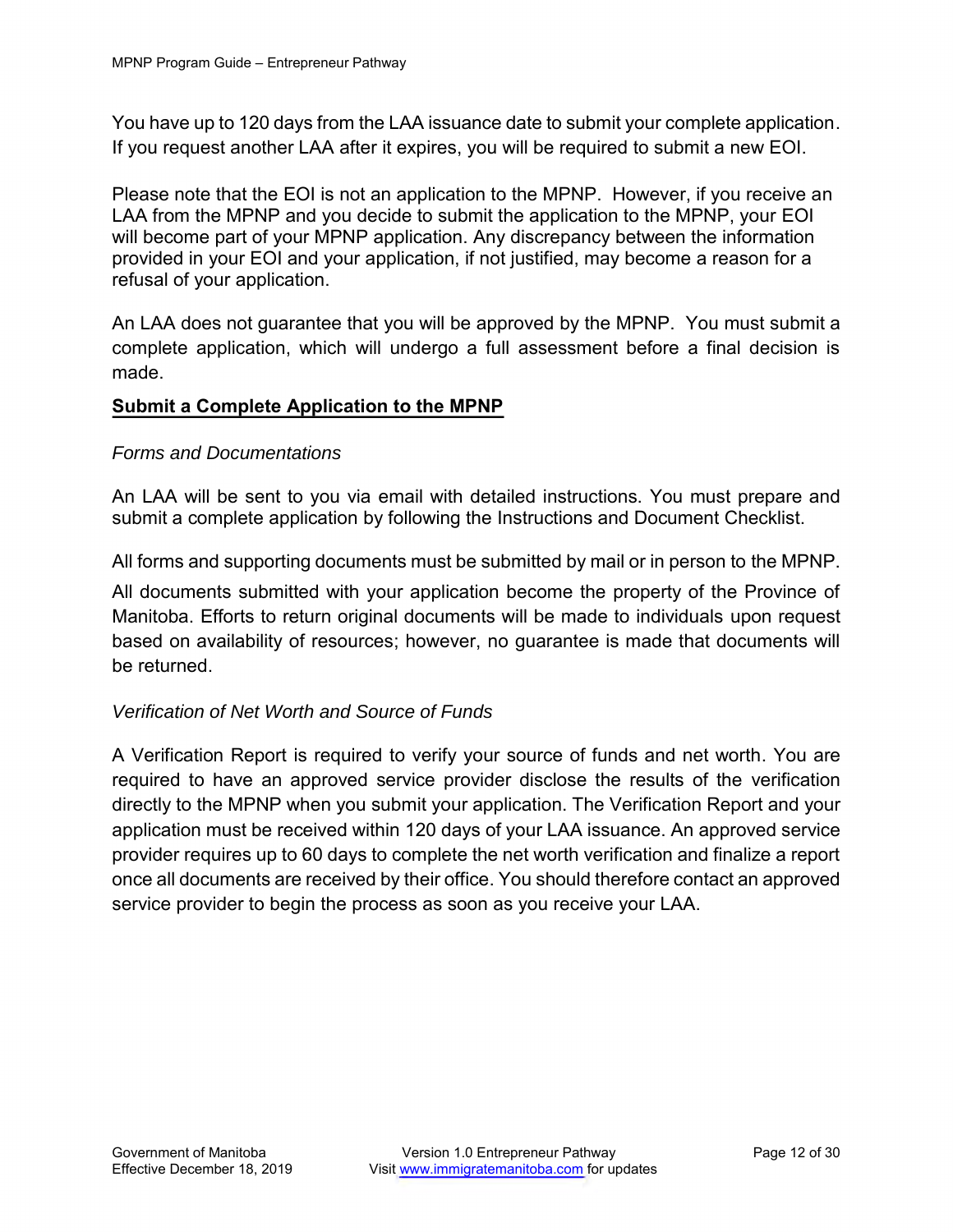Please choose one of the approved service providers listed below:

## **Grant Thornton LLP**

94 Commerce Drive Winnipeg, MB R3P 0Z3 Website: [grantthornton.ca](http://www.grantthornton.ca/) Email: [MPNP@ca.gt.com](mailto:MPNP@ca.gt.com) Phone: +1-204-272-4738

**MNP LLP** 242 Hargrave Street Suite 1200 Winnipeg, MB R3C 0T8 Website: <https://www.mnp.ca/en> Email: [MNP.MPNP@mnp.ca](mailto:MNP.MPNP@mnp.ca) Phone: +1-204-336-6106

Fax: +1-204-783-8329 Toll Free: 1-877-500-0795

## *Pay the Processing Fee*

You will be required to pay a processing fee by wire transfer in the amount of \$2,500.00 CAD when submitting an application to the MPNP. Processing fees are not refundable.

## <span id="page-12-0"></span>**Step 4: Assessment of Your Application**

#### **Application Assessment**

A complete application will be assigned to a Business Immigration Officer (BIO) for full assessment. The assessment of the application is based on the established eligibility criteria of the MPNP.

The MPNP reserves the right to prioritize applications for businesses that contribute significant economic benefit to Manitoba.

Your application will be assessed by a minimum of two BIOs who will review the information provided in the application prior to making a recommendation to approve or refuse.

*Note: MPNP may invite you to attend an interview during the assessment process.*

## **Procedural Fairness Process**

The Procedural Fairness Process allows you a fair opportunity to respond to the MPNP's concerns before a decision is made on your application. If the assessment identifies concerns in your application, the MPNP will send you a Procedural Fairness Letter (PFL) via email. The PFL will outline the MPNP's concerns and allow you up to 30 days to respond to the letter. After the specified period has expired, the BIOs will complete their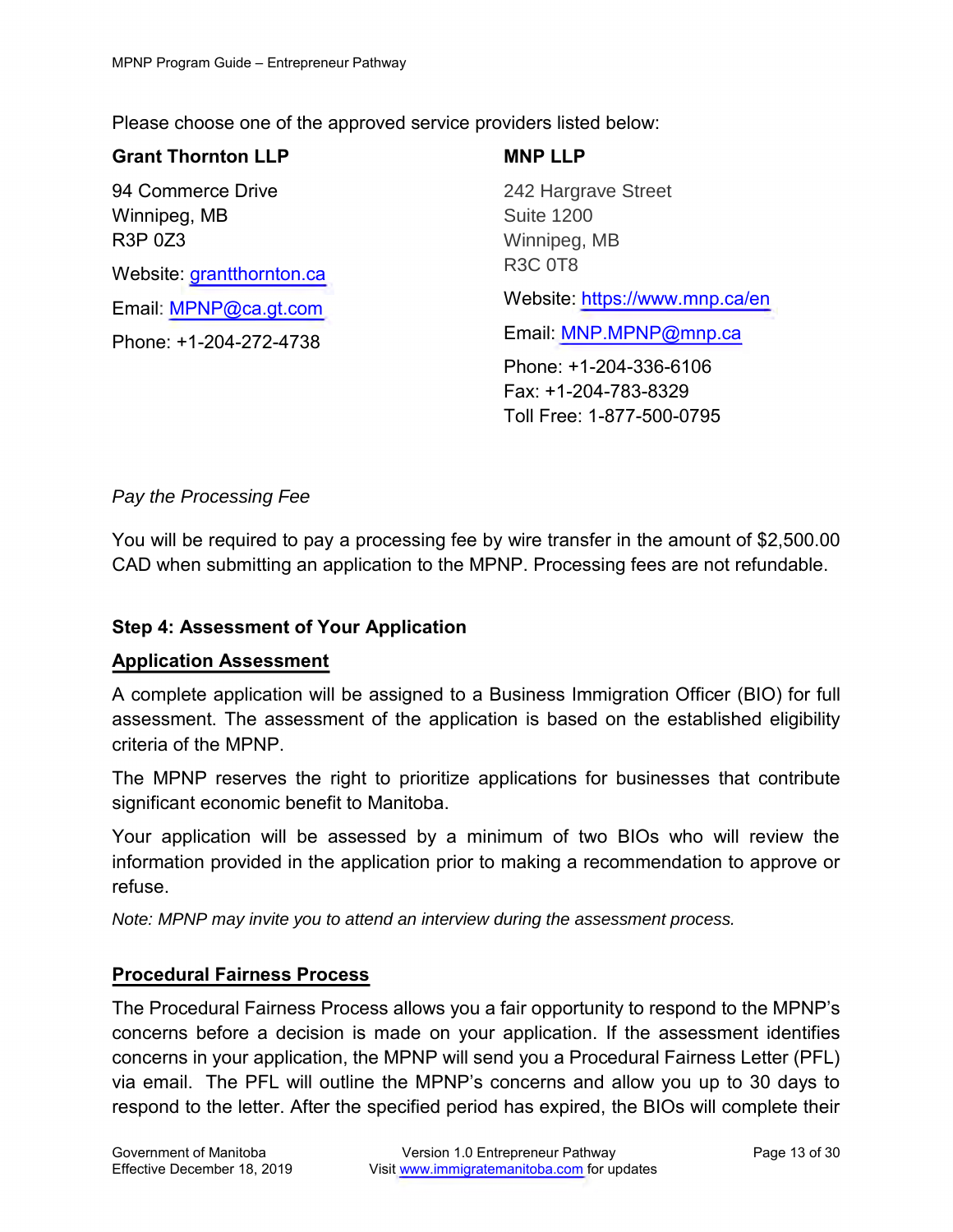assessment of the application and make a recommendation based on the information available. This will be the final decision on the application and no appeal/review will be allowed after a decision to refuse has been rendered.

## **Refusal**

The MPNP reserves the right to refuse any application for nomination, if you fail to clearly demonstrate to the MPNP how you meet the program criteria.

Applications under the Entrepreneur Pathway can be refused due to the following concerns, but not limited to:

- You were unable to demonstrate both the ability and/or intention to establish permanently in Manitoba;
- You have failed to provide sufficiently detailed or credible documentation required to complete a full assessment of the application;
- You were unable to demonstrate that you met the Entrepreneur Pathway minimum requirements;
- You were unable to provide sufficient and/or credible documentary evidence to satisfy the MPNP that you have adequately accounted for all sources of all of your and your family's income and net worth;
- Your Business Plan has one of the following concerns:
	- o The purpose of your proposed business was deriving passive investment income;
	- $\circ$  The proposed business did not involve value-added activities in Manitoba;
	- $\circ$  You did not demonstrate an active day to day management role in the business;
	- o The eligible business investment in tangible assets in Manitoba was less than what you indicated in your BPA;
	- o You did not meet one third ownership or one million dollar criteria;
	- o Your proposed business entity did not demonstrate ongoing and recurring business activities in Manitoba;
	- o You did not demonstrate the skills to operate the proposed business; or
	- $\circ$  The proposed business entity was not legal and economically viable in Manitoba's economic environment.
- You were unable to demonstrate your business ownership and management experience and/or senior management experience;
- The MPNP has discovered relevant discrepancies in your application or other documentations and/or information you have provided;
- It is confirmed by IRCC or other official body/verification agency that documentation in your application is fraudulent;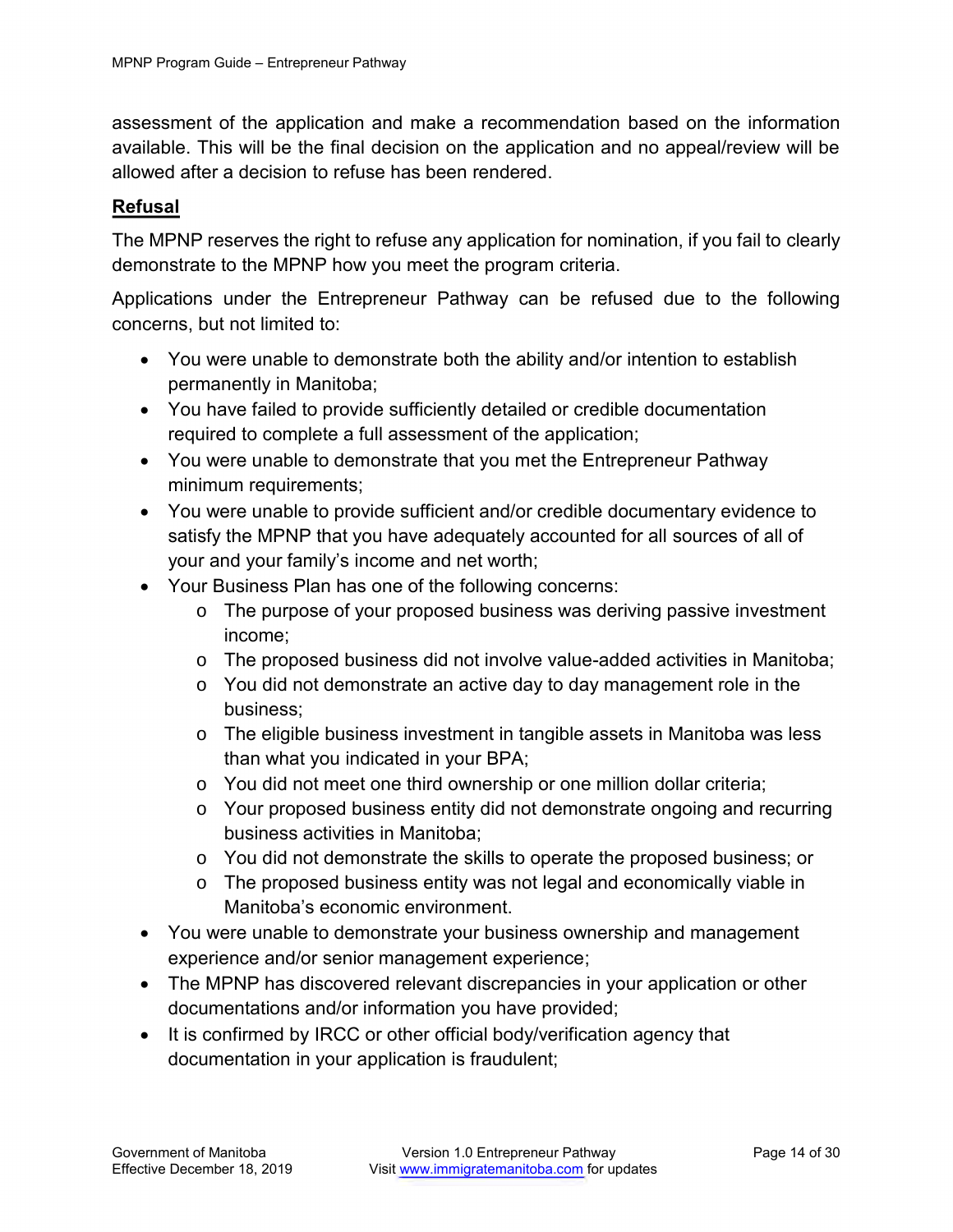- You have failed to address the concerns outlined in the PFL or to respond by the specified date;
- The application is a resubmission before the required waiting period;

If your application is refused, it will be closed once the refusal letter is issued. However, this does not preclude you from applying again after one year (or two years in case of misrepresentation). If your application is refused, you will not be refunded your application processing fee.

## **Approval in Principle and Business Performance Agreement (BPA)**

If your application meets all of the requirements of the MPNP, you will receive an Approval in Principle along with a copy of the BPA.

The BPA is required as part of your MPNP application. You must fulfill all the agreement terms within the time frame specified in the BPA in order to be nominated by Manitoba for Permanent Residence in Canada.

See Appendix II for a sample of the [BPA.](http://www.immigratemanitoba.com/wp-content/uploads/2019/01/BIS-BPA-SAMPLE.pdf)

 *The Manitoba Government has the final authority for any interpretation and explanation of terms in the BPA.*

#### **Letter of Support**

You must sign and return the BPA to the MPNP within 60 days of the issuance date. Once the MPNP receives the signed BPA, the following documents will be sent to you by email for you to apply for a Temporary Work Permit (TWP):

- Entrepreneur Immigration Nominee Candidate Letter of Confirmation;
- Entrepreneur Work Permit Support Letter; and
- Instructions for MPNP Business Candidates to apply for registration to the Employer Portal and Work Permit

These letters are valid for three (3) months from their issuance date. You have up to 12 months from the date of your work permit support letter issuance to arrive in Canada with your valid work permit.

 *The Government of Canada has the sole authority to grant you admission to Canada as a temporary resident and the Work Permit.*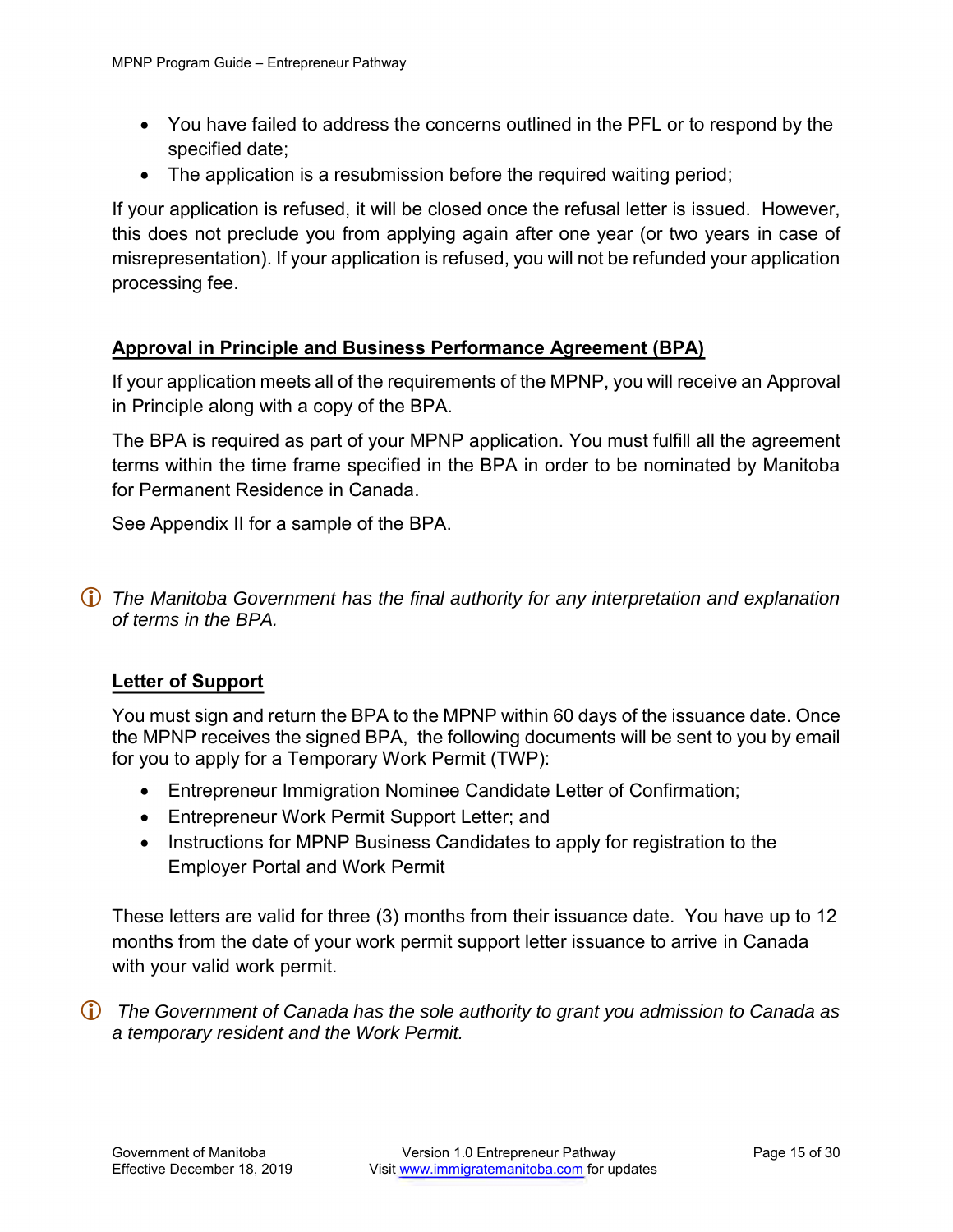## *Processing time*

The MPNP's targeted processing time is six (6) months or less after receipt of a complete application. There are several factors that can delay processing of an application, which include, but are not limited to:

- Delay in returning a signed BPA;
- Your availability to participate in an interview with a BIO;
- Incomplete application forms and/or missing documents;
- Insufficient supporting documents;
- Incorrect contact information;
- The need for further verification of information and documentation provided; and/or
- A change in family situation.

## *Withdrawing Your Application*

You can withdraw your application from the MPNP at any time **prior** to signing the BPA. A request to withdraw shall be required by email to [MPNP-](mailto:MPNP-BusinessStream@gov.mb.ca)[BusinessStream@gov.mb.ca.](mailto:MPNP-BusinessStream@gov.mb.ca) Please provide your full name, date of birth, and the MPNP application file number in the subject line.

Once your signed BPA has been received by the MPNP, a request to withdraw will not be considered and the BPA will remain effective for two (2) years from the date of signing the BPA until a final refusal is rendered.

## <span id="page-15-0"></span>**Step 5. Establish Your Business in Manitoba and Fulfill the BPA**

## *Report upon Date of Arrival*

Once you have received a Work Permit and arrived in Manitoba, you must notify the MPNP in person, within 30 days of the Date of Arrival, of your Manitoba address and telephone number. You will be assigned to a BIO, who will become your contact person for any questions and concerns you may have going forward.

## *Progress Report*

You are required to submit Progress Reports to the MPNP:

- First Progress Report: within six (6) months of the Date of Arrival
- Final Progress Report: no later than 20 months after the Date of Arrival.

*Note:* 

*Please be advised that you should have been operating your business for no less than six (6) months immediately prior to submitting the Final Progress Report to the MPNP.*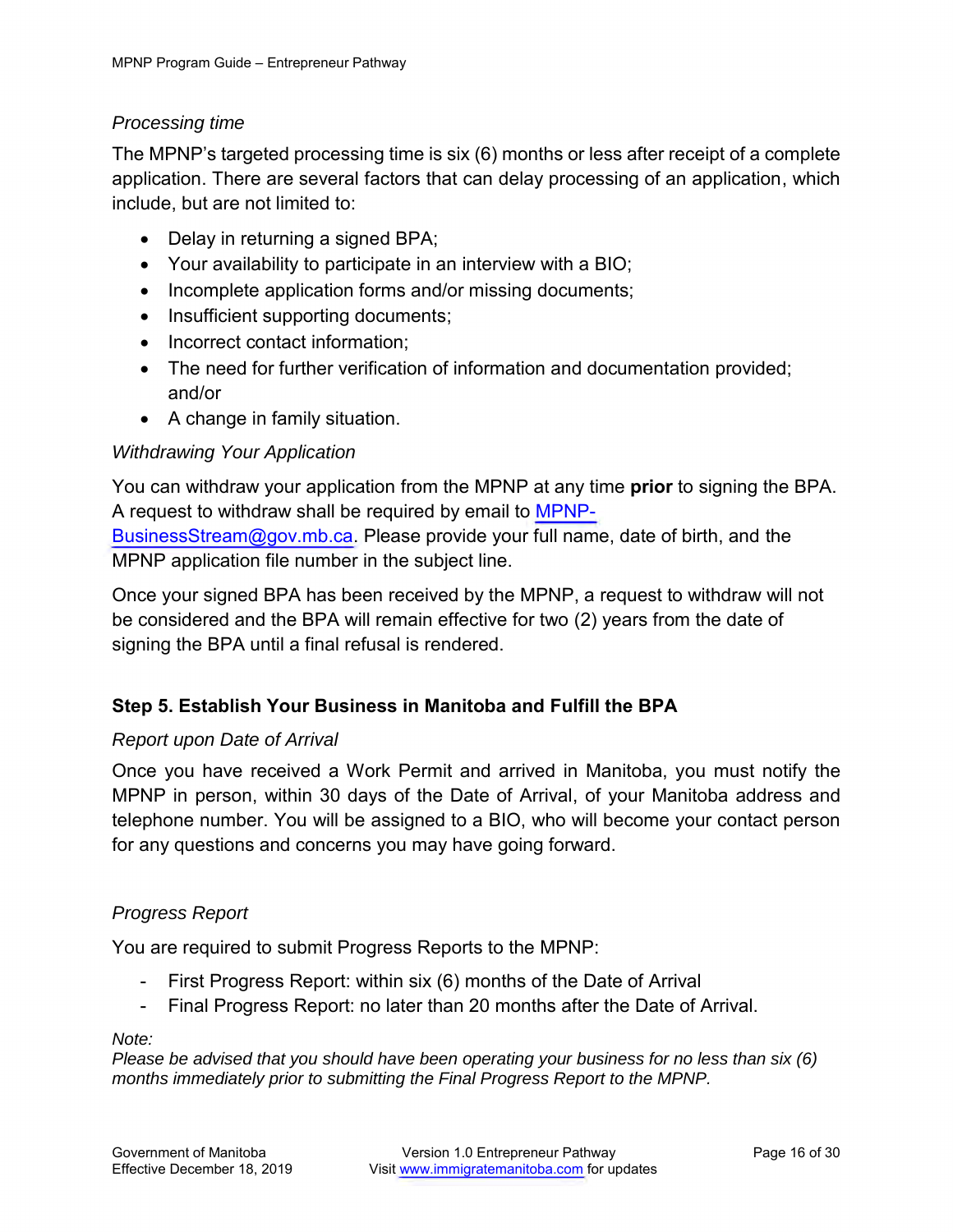*The final interpretation and explanation of terms in the BPA is at the discretion of the MPNP.* 

### *Change of Business*

In the event that you wish to establish/purchase and maintain a business other than what is described in the BPA, you may make a written request to the MPNP describing the alternate business. The MPNP will consider the proposal on the basis of the same criteria applied in assessing your application. Any request for change of business must be fully justified based on significant market research and attempts or efforts by you to fulfil the BPA.

The MPNP will not accept any requests for business changes that will decrease the investment amount. No requests for change of business will be accepted after 12 months from the Date of Arrival.

The MPNP is under no obligation to consent to the amendment of BPA to accommodate the alternate business.

If approved, an Amended Agreement would be prepared and signed by you and the MPNP. Only one Change of Business request will be considered by the MPNP.

#### *Extension*

In the event that you are unable to establish/purchase a business as described in the BPA you may make a written request to the MPNP for an extension of time. The MPNP may consider the request, but is not obliged to grant an extension. Such a request must be made at least 30 days prior to the expiration of the Work Permit, with proof of your effort since the Date of Arrival towards establishing the business, as well as a plan to complete the business investment within the requested extension time line. The MPNP will consider a request to provide another Letter of Support for a Work Permit only when the MPNP is convinced that you have made all reasonable attempts to fulfill the Agreement.

If approved, an Amended Agreement would be prepared and signed by you and the MPNP.

 *Please be aware that even if Manitoba issues another Letter of Support, the final decision regarding any extension of the temporary resident status and your Work Permit will be made solely by IRCC. Manitoba has no authority to extend your temporary resident status or Work Permit.*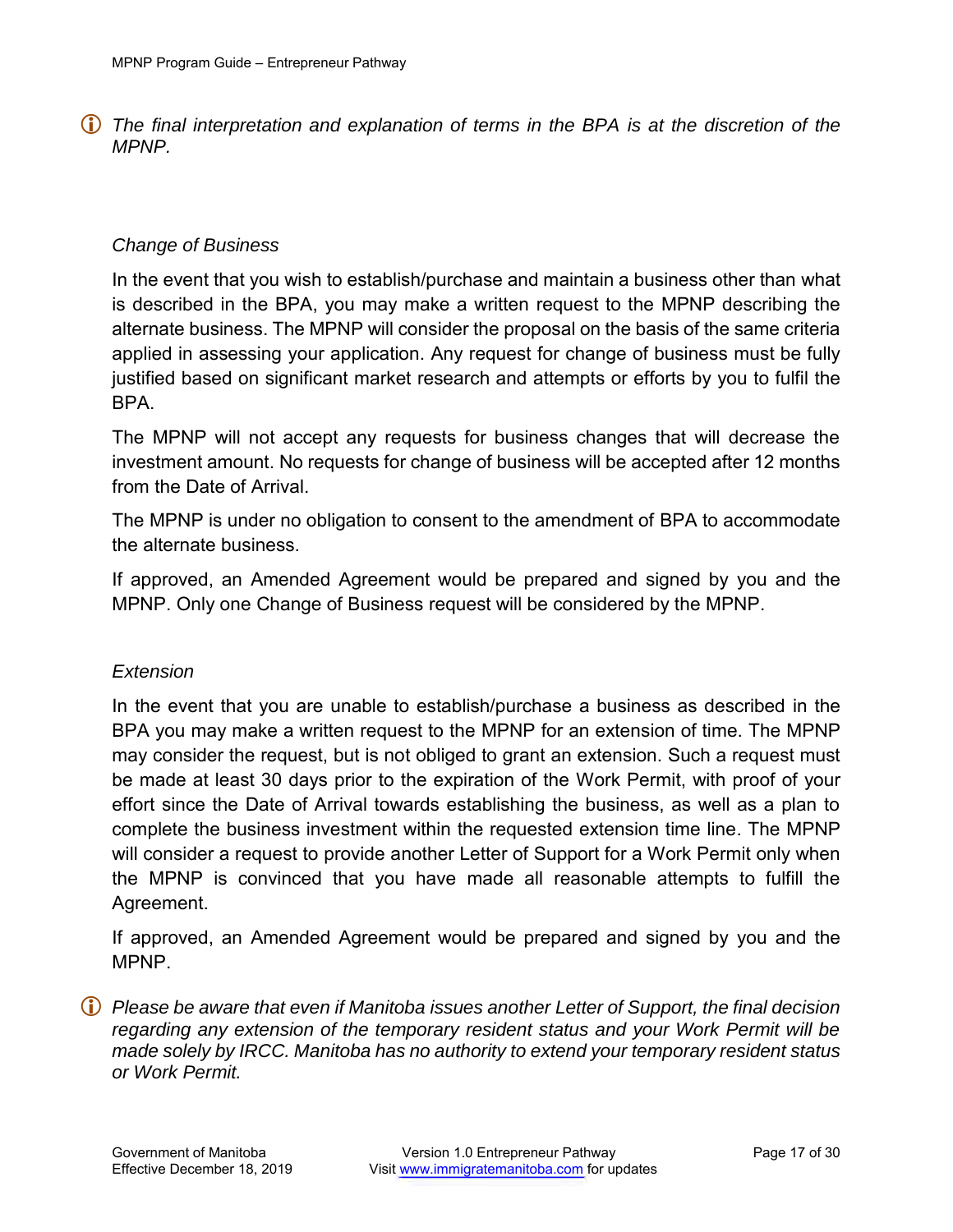## *Monitoring of Business Operation*

You are required to provide regular updates to the MPNP on your family settlement and business establishment progress and permit the MPNP to access any information or documents with respect to the business operation and finances. The MPNP will request documents such as financial statements, payroll record, tax remittance record and other documentation that will help to demonstrate the effort and financial resources you have contributed towards your business. The MPNP will also conduct site visits to your business premises with or without notice for the purposes of monitoring your business operation. Failure to allow the MPNP access to your business premises could result in the refusal of your application.

## <span id="page-17-0"></span>**Step 6: Final Recommendation**

If the MPNP is convinced that you have successfully fulfilled all terms and conditions in your BPA, a recommendation will be made to nominate you. This recommendation will be reviewed by the Director of the MPNP before a final decision is made to issue you a Confirmation of Nomination. The Confirmation of Nomination will be sent to you by email.

If the MPNP is not satisfied that you have successfully fulfilled all terms and conditions in your BPA, the BIO will make a recommendation to refuse your application. Applications can be refused due to the following concerns, which include, but are not limited to:

- You failed to fulfill the BPA prior to the expiry date of the BPA;
- It is confirmed that you have breached the BPA before its expiry date
- The MPNP has discovered discrepancies of a relevant and material nature in your application, or other documentations and/or information you have provided; and/or
- It is confirmed by IRCC or other official body/verification agency that documentation in your application is fraudulent.

## *Apply for Permanent Residence*

After receiving your nomination, you (now a Provincial Nominee) are responsible for completing and submitting an Application for Permanent Residence to the IRCC. You must submit your Application for Permanent Residence within 180 days from the Date of Nomination.

It is the sole jurisdiction of the Federal Government to assess an Application for Permanent Residence and issue a Permanent Resident (PR) Visa.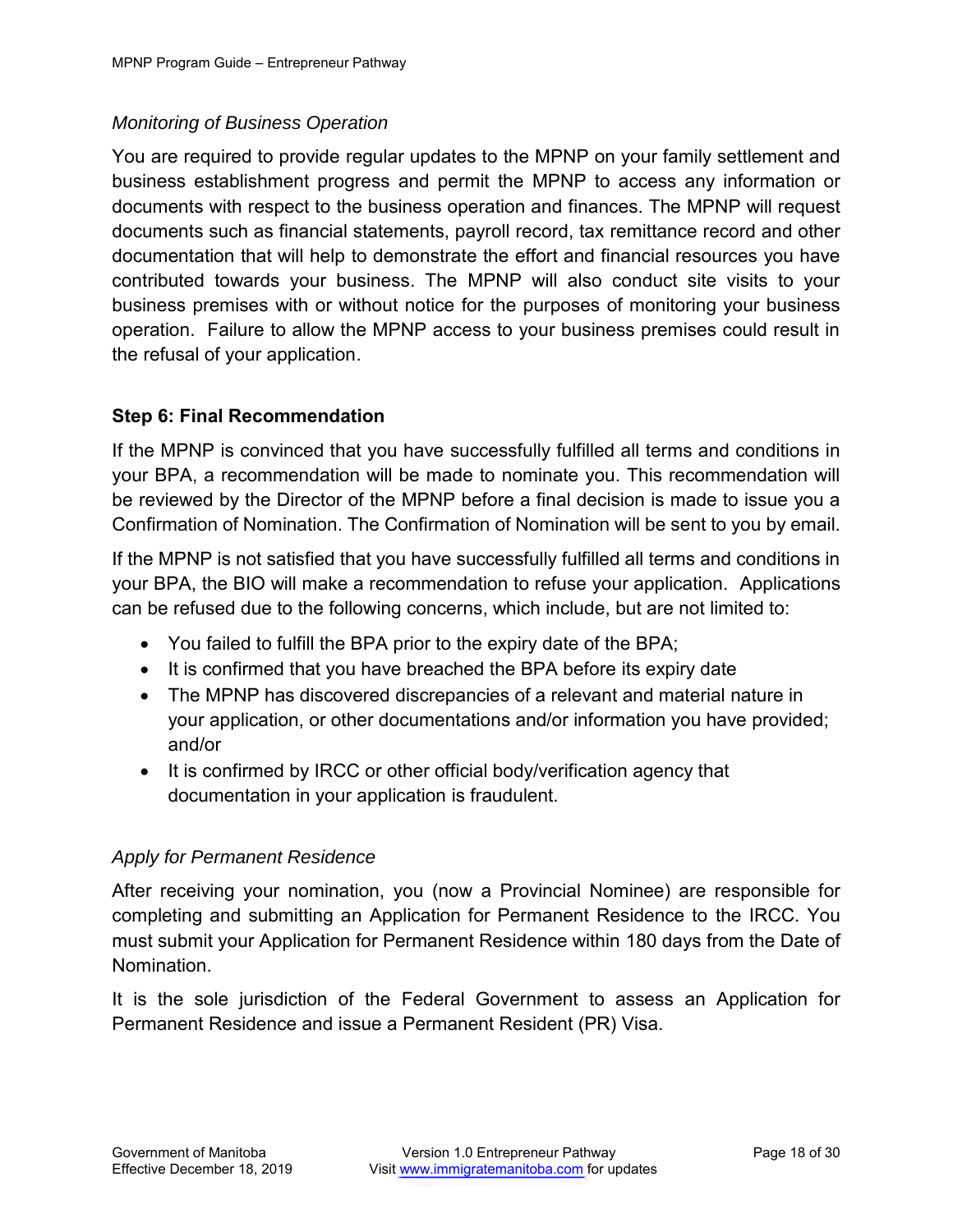*You must continue to satisfy all of the obligations specified in the BPA following nomination by Manitoba. Failure to continue to satisfy these obligations may result in the withdrawal of the Certificate of Nomination by MPNP.* 

## <span id="page-18-0"></span>**3. Additional Information**

### <span id="page-18-1"></span>**2.1.Work Permit Support after Nomination**

A nomination by itself does not authorize you to work in Canada. If your work permit is about to expire, you are responsible to apply to IRCC to extend your work permit. You must maintain legal residence status while in Canada. Please contact the MPNP for additional information if you need to renew your work permit.

The MPNP may issue another support letter upon request should you require it for the purpose of extending your work permit. Such request should be submitted in writing.

#### <span id="page-18-2"></span>**2.2.Amendments to Nominations**

Change of terms of nomination must be communicated to the Government of Canada as follows:

Extension of validity of certificate of nomination (6 months maximum)

The MPNP will communicate to the Government of Canada any findings regarding an application after nomination was issued, including but not limited to allegations of fraud, misrepresentation, etc.

#### <span id="page-18-3"></span>**2.3.Nomination Withdrawal**

A nomination may be withdrawn at any time prior to IRCC issuing you a PR Visa if the MPNP is not satisfied that you continue to meet the original requirements under which you were nominated. Reasons for which the MPNP may withdraw a nomination include, but are not limited to:

- The MPNP determines that information provided in your visa application is false or has been misrepresented; and/or
- You are deemed, by the MPNP, to not intend to continue living and maintaining your business in Manitoba.
- You failed to continue to satisfactorily deliver on all of the obligations specified in the BPA following nomination by Manitoba.

#### <span id="page-18-4"></span>**2.4.Judicial Review**

All decisions are subject to judicial review in the Court of Queen's Bench.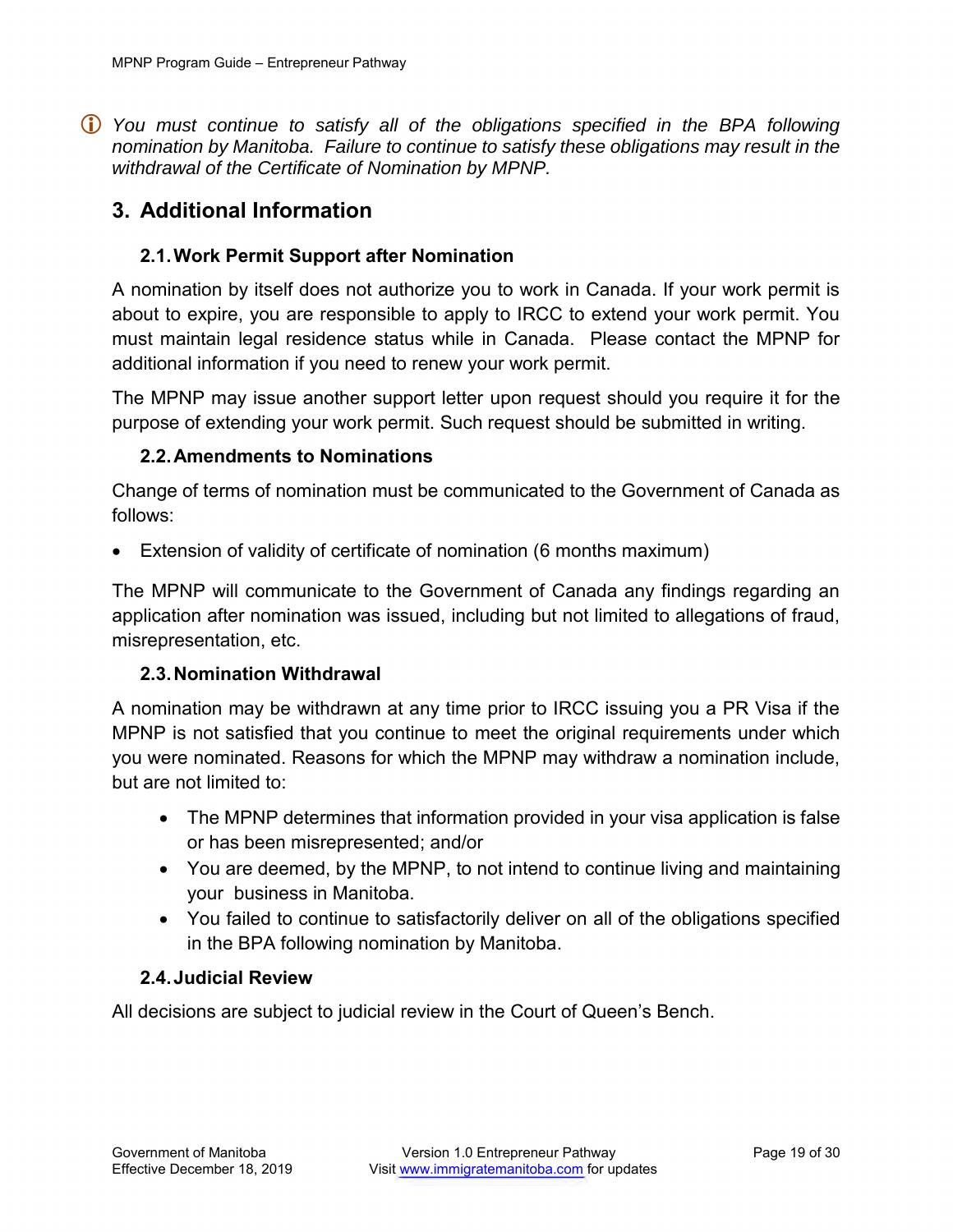

<span id="page-19-0"></span>Manitoba Economic Development and Training requires that all immigration representatives (individual representatives who receive a fee) who act on behalf of applicants under the Manitoba Provincial Nominee Program agree to abide by the following principles of professional conduct.

All immigration representatives who wish to represent an applicant to the Manitoba Provincial Nominee Program must be members in good standing of the Immigration Consultants of Canada Regulatory Council or of a Canadian law society and must comply with the following minimum standards:

- To indicate at all times and in all materials that they act as independent agents and do not represent in any way the
- Province of Manitoba or any of its departments (including Manitoba Economic Development and Training) or agencies
- To advise all potential clients that applying to the Manitoba Provincial Nominee Program does not require them to use the services of an immigration representative, with this information to be provided to the client at the first contact or the earliest possible opportunity and again prior to the client signing the contract with the immigration representative
- To advise all clients that they are free to communicate directly with the Manitoba Provincial Nominee Program on their own behalf even while represented by the immigration representative
- To advise and accept assignments for only those services which the immigration representative is capable of providing and from which the immigration representative reasonably believes there will be real benefits to the client
- To disclose to the province the fact they are representing their clients and to relay all correspondence from the province pertaining to a client's file directly to the client without modification or undue delay
- To act responsibly, with due diligence and in a timely manner in the handling of their clients' cases
- Not to sign, submit or otherwise be associated with any application letter, report or other document provided by or submitted with respect to a client, which contains false or misleading information
- Not to engage in any unlawful activity personally on behalf of the client
- Not to work or collaborate in any way with others who are engage in any unlawful activity
- To hold in strict confidence all information acquired in the course of the professional relationship concerning the affairs of their clients and not to divulge any such information unless authorized by their client or required to do so by the Manitoba Provincial Nominee Program or by law
- To take care to avoid conflicts of interest, and upon becoming aware of the existence of a conflict to fully disclose at the earliest possible opportunity the existence and circumstances of the conflict to the client and to the Province of Manitoba if the conflict in any way relates to the Manitoba Provincial Nominee Program
- Not to allow any outside business or professional interests jeopardize their professional integrity, independence or competence as an immigration representative
- To provide clients with completed and accurate information regarding the Manitoba Provincial Nominee Program and all other matters pertaining to their clients' interest in immigration
- To advise their clients of the requirements that applicants under the Manitoba Provincial Nominee Program have a bona fide intent to reside and work or do business in Manitoba and not to knowingly submit or continue with Manitoba Provincial Nominee Program applications on behalf of clients who do not possess this bona fide intent
- To be truthful in all forms of communications and media, and to refrain from misleading statements, exaggerations or innuendo (ex: The Province of Manitoba does not have any special or preferential arrangements with any immigration representative or lawyer. Therefore an immigration representative cannot guarantee acceptance under the Manitoba Provincial Nominee Program, or immigration status or citizenship. Similarly, an immigration representative should not claim to have a special relationship or arrangement with or connection to Manitoba Education and Training or to the Province of Manitoba which implies preferential treatment etc.)
- Not to undertake to act for, charge or accept any fee that is not fully disclosed, fair and reasonable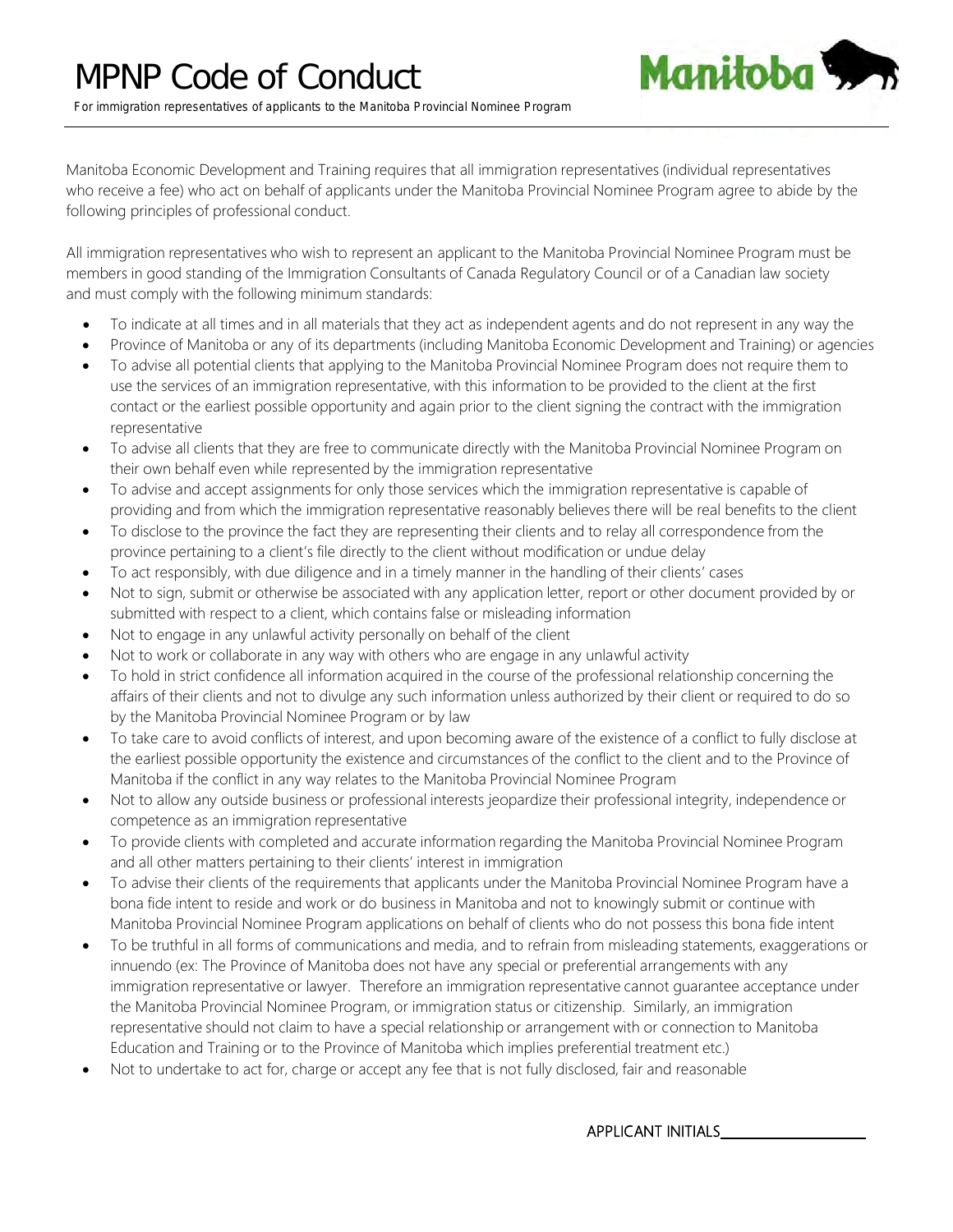## Representative declaration

| $\mathbf{I}_i$ and the contract of the contract of the contract of the contract of the contract of the contract of the contract of the contract of the contract of the contract of the contract of the contract of the contract of |                                                                    |                                                                                                                                                                                                                                                       |      |
|------------------------------------------------------------------------------------------------------------------------------------------------------------------------------------------------------------------------------------|--------------------------------------------------------------------|-------------------------------------------------------------------------------------------------------------------------------------------------------------------------------------------------------------------------------------------------------|------|
| Immigration representative - full name                                                                                                                                                                                             |                                                                    | Name of firm organization (if applicable)                                                                                                                                                                                                             |      |
| assistance to the Manitoba Provincial Nominee Program applicant named below.                                                                                                                                                       |                                                                    | hereby confirm that I am familiar with the contents of the MPNP Code of Conduct and understand the described standards<br>expected of my services as an immigration representative. I acknowledge that I will comply with the code in providing       |      |
|                                                                                                                                                                                                                                    |                                                                    |                                                                                                                                                                                                                                                       |      |
|                                                                                                                                                                                                                                    |                                                                    |                                                                                                                                                                                                                                                       |      |
|                                                                                                                                                                                                                                    |                                                                    | Phone number: Fax number: Fax number: e-mail address: Number: e-mail address:                                                                                                                                                                         |      |
|                                                                                                                                                                                                                                    |                                                                    |                                                                                                                                                                                                                                                       |      |
|                                                                                                                                                                                                                                    |                                                                    | ,我们也不会有什么。""我们的人,我们也不会有什么?""我们的人,我们也不会有什么?""我们的人,我们也不会有什么?""我们的人,我们也不会有什么?""我们的人                                                                                                                                                                      |      |
| Signature Immigration representative                                                                                                                                                                                               | Signature witness                                                  |                                                                                                                                                                                                                                                       | Date |
| society and, as required, I have included proof of this membership with this application.<br>Yes: No: No: ICCRC number:                                                                                                            |                                                                    | I am a member in good standing of the Immigration Consultants of Canada Regulatory Council (ICCRC) or of a Canadian law                                                                                                                               |      |
| Applicant declaration                                                                                                                                                                                                              |                                                                    |                                                                                                                                                                                                                                                       |      |
| Applicant - full name<br>Provincial Nominee Program.                                                                                                                                                                               | <u> 1980 - Andrea Station Barbara, amerikan personal (h. 1980)</u> | hereby confirm that I am familiar with the contents of this code of conduct and understand that it describes the standards<br>expected of any immigration representative who I have engaged to assist me in preparing my application for the Manitoba |      |
|                                                                                                                                                                                                                                    |                                                                    | I have paid or will pay the individual named below in connection with the preparation of my application:                                                                                                                                              |      |
|                                                                                                                                                                                                                                    |                                                                    |                                                                                                                                                                                                                                                       |      |
|                                                                                                                                                                                                                                    |                                                                    |                                                                                                                                                                                                                                                       |      |
|                                                                                                                                                                                                                                    |                                                                    |                                                                                                                                                                                                                                                       |      |
| Signature Applicant                                                                                                                                                                                                                | Signature witness                                                  |                                                                                                                                                                                                                                                       | Date |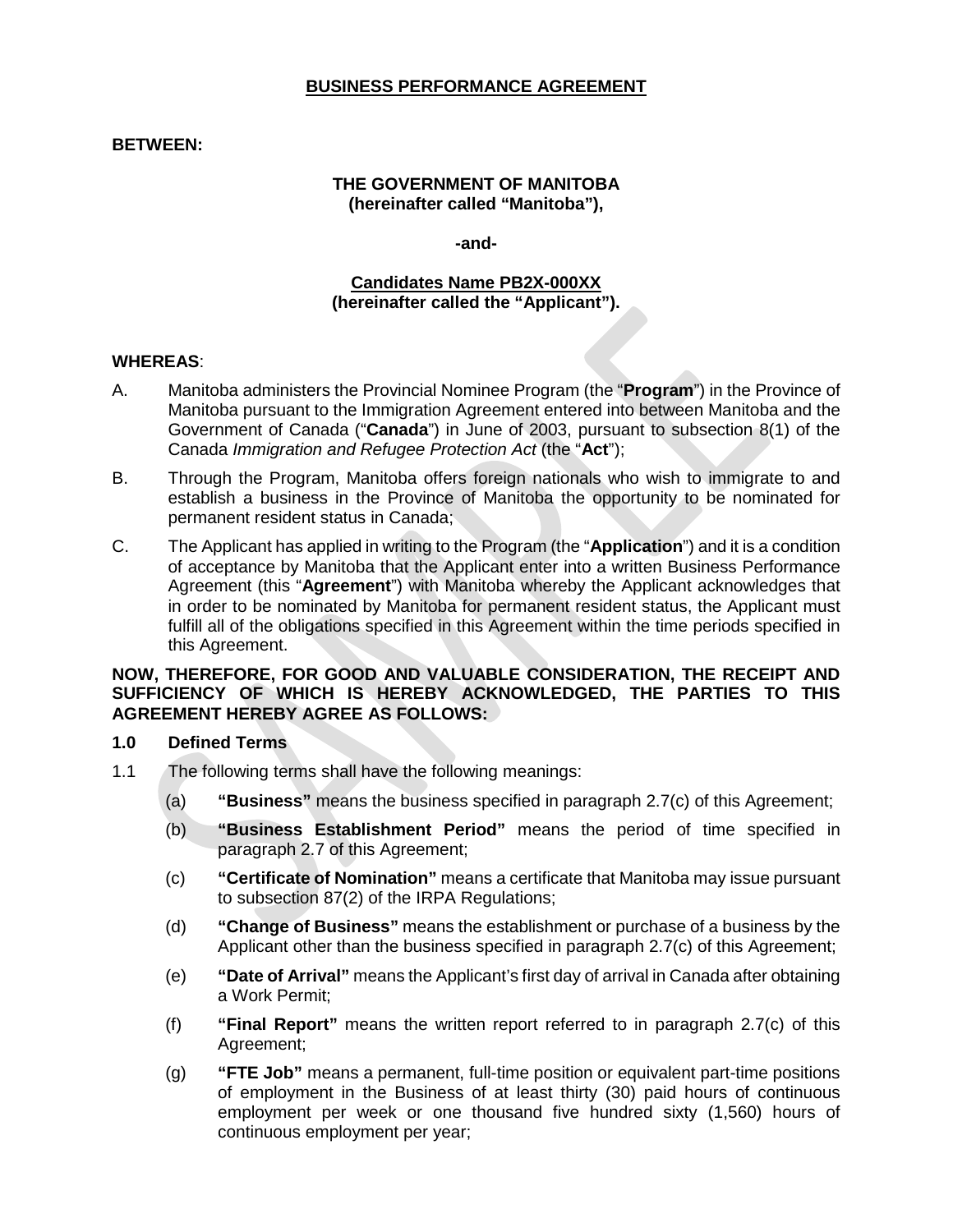1RWLFH

WK ) ORRU

7KLV GRFXPHQW LV SURYLGHG IUHH RI FKDUJH E\ WKH \*RY EH VROG .W LV DYDLOLDPPOLHUROW RRDDOZHWERVELDW FIRP

ZHEVLWH IRU WWGHDWPRVMQDASUPDWLRQ DQG WR HQVXUH \RX

 $\overline{1}$ 

7KH 0313 SROLF\ SURFHGXUHV FULWHULD DQG IRUPV PD'

YHUVLRQ RI WKLV GRFXPHQW

) RU PRUH LQIRUPDWLRQ SOHDVH FRQWDFW

1RWUH 'DPH \$YHQXH

ODQLW(FEREQRPLF RHSYPHHOQW DQG 7UDLQLQJ

. PPLJUDDWQLGRQFRQRPLF 2S'SSRUWLXROQLWLHV

:LQQLSHJ 0DQLWRED &DQDGD 5 %

LPPLJUDWHPDQLWRED#JRY PE FD

LPPLJUDWHPDQLWRED FRP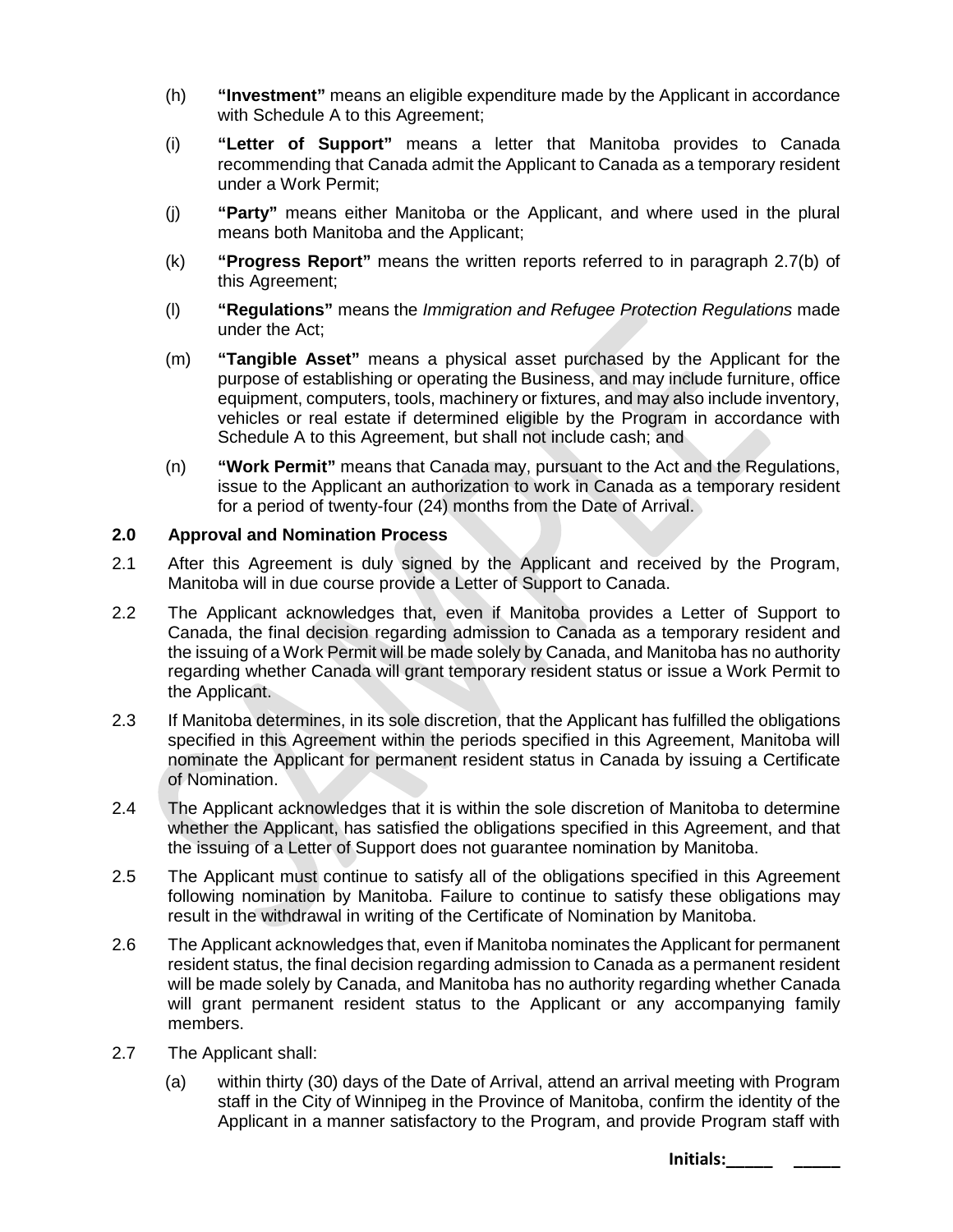the residential address and telephone number of the Applicant within the Province of Manitoba, as well as any other information that the Program staff may require;

- E Submit Progress and Final Reports as required by the Program, all of which shall be in such form and content as is acceptable to the Program;
- F  Purchase/establish and operate a **Business Type** Business **inside/outside of the Winnipeg Metropolitan Region** for no less than six (6) months immediately prior to submitting the Final Report to the Program;
- G no later than twenty (20) months after the Date of Arrival, submit a Final Report to the Program in such form and content as is acceptable to the Program;
- H make an eligible Investment of not less than **\$xxxxxx** dollars (in Canadian funds) in establishing or purchasing the Business, in accordance with Schedule A to this Agreement;
- I continue to own, control and financially support the Business at all material times;
- J operate the Business on a day-to-day basis for the purpose of generating profits;
- K attend at the premises of the Business on a regular basis to provide active and ongoing day-to-day management and direction of the Business;
- L reside in the Province of Manitoba within one hundred (100) kilometres of the Business, and remain in the Province of Manitoba, for at least eighty percent (80%) of the time following the Date of Arrival;
- M comply with all applicable federal, provincial and municipal statutes, regulations and bylaws in establishing, purchasing and operating the Business, including but not limited to all provincial employment standards legislation;
- N obtain all necessary licenses and permits to establish and operate the Business;
- O obtain appropriate independent advice from professionals who are familiar with the laws of the Province of Manitoba with respect to establishing, purchasing or operating the Business;
- P provide such proof as may be required by the Program that neither the Applicant nor the Business are the subject of bankruptcy proceedings, insolvency or dissolution at the time the Applicant submits the Final Report to the Program; and
- Q provide the Program with and permit the Program to inspect any information or documents with respect to the Business, including audited financial statements, payroll, tax records and the physical premises of the Business, which the Program may request or which may be required by the Program to determine whether the Applicant has satisfied the obligations specified in this Agreement.

#### **3.0 Job Creation Requirements**

- 3.1 The Applicant shall ensure that the Business creates a minimum of one (1) new FTE Job in the Province of Manitoba, which shall be continuously staffed for at least six (6) months by one (1) or more Canadian citizens or permanent residents of Canada who reside in the Province of Manitoba and are not a spouse or dependent of the Applicant, prior to the Applicant submitting the Final Report to the Program.
- 3.2 If the Business is established through the purchase of an existing business or franchise by the Applicant, the Applicant shall demonstrate that the Business has maintained the number of FTE Jobs already existing in the Business at the time of its purchase by the Applicant for at least six (6) months prior to the Applicant submitting the Final Report to the Program.

**Initials:\_\_\_\_\_ \_\_\_\_\_**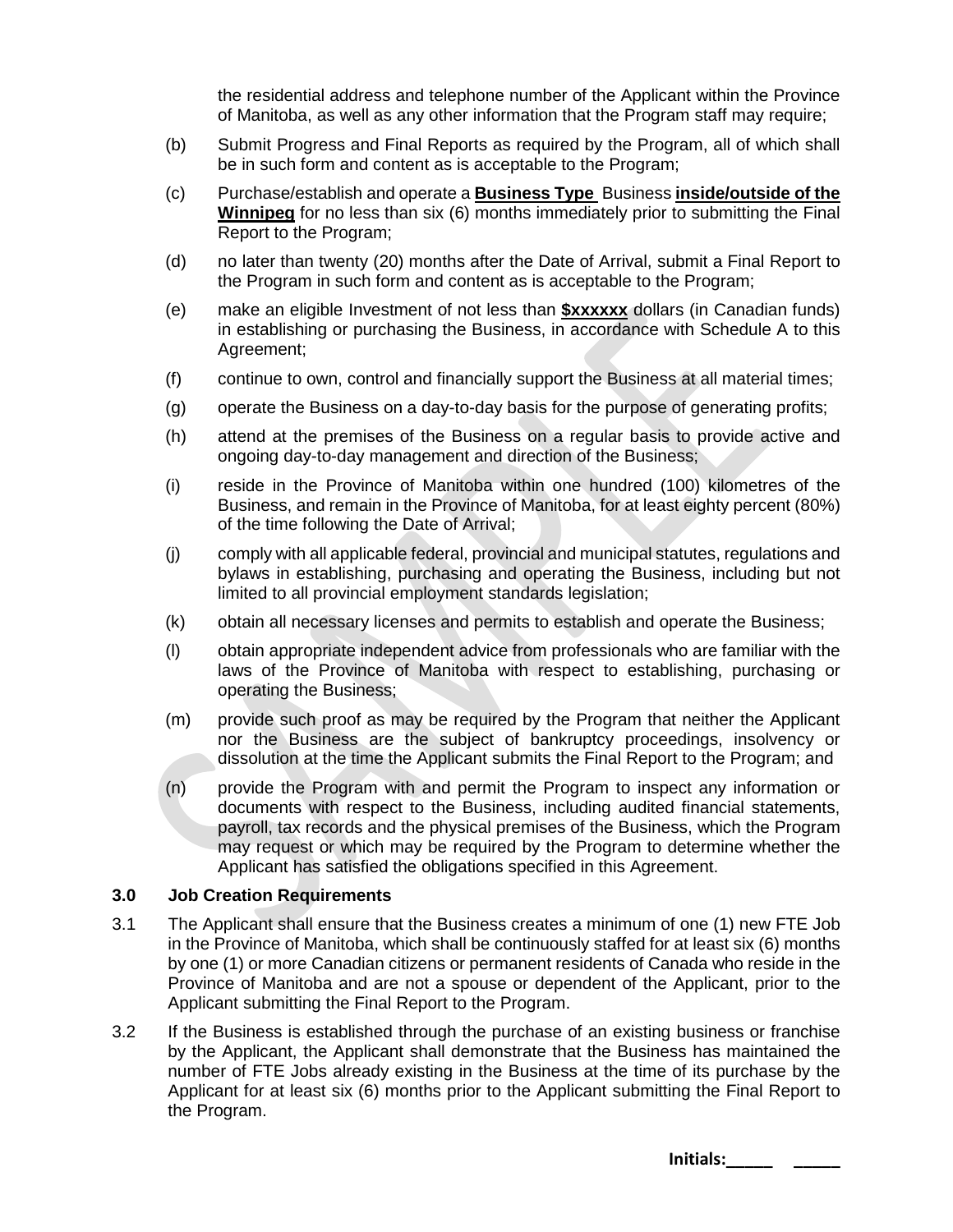#### **4.0 Request for Change of Business**

- 4.1 If the Applicant wishes to establish or purchase a business other than that which is specified in paragraph 2.7(c) of this Agreement, the Applicant shall make a written request to the Program for a Change of Business. Following receipt of such written request, Manitoba may consider the request on the basis of the same criteria that the Program applied in assessing the original Application, provided that:
	- (a) Manitoba is under no obligation to approve a Change of Business, and any decision regarding whether to approve a Change of Business will be at the sole discretion of Manitoba;
	- (b) any request by the Applicant for a Change of Business shall be supported by such information and documents as may be required by the Program, in such form and content as is acceptable to the Program;
	- (c) Manitoba will not consider a request for a Change of Business that may decrease the amount of the Investment, or alter any of the commitments made by the Applicant in the Application which would have reduced the Expression of Interest points earned by the Applicant;
	- (d) Manitoba will only consider a request for a Change of Business if it is received within twelve (12) months following the Date of Arrival; and
	- (e) no more than one (1) request for a Change of Business will be considered by Manitoba.

#### **5.0 Request for Extension**

If the Applicant is unable to fulfill all of the obligations specified in this Agreement, within the time periods specified in this Agreement, the Applicant shall make a written request to the Program for an extension of time.

Manitoba may consider the issuance of a second Letter of Support provided that:

- (a) Manitoba is under no obligation to consent to an extension or provide a second Letter of Support, and any decision regarding whether to consent to an extension or provide a second Letter of Support will be at the sole discretion of Manitoba;
- (b) any request for an extension shall be supported by such information and documents as may be required by the Program, in such form and content as is acceptable to the Program;
- (c) Manitoba will only consider a request for an extension if it is received at least thirty (30) days prior to the expiration of the Work Permit; and
- (d) the Applicant acknowledges that even if Manitoba provides a second Letter of Support, the final decision regarding any extension of the temporary resident status and Work Permit of the Applicant will be made solely by Canada, and Manitoba has no authority regarding whether Canada will extend the temporary resident status or Work Permit of the Applicant.

#### **6.0 Representations**

- 6.1 The Applicant acknowledges that all information provided to Manitoba by the Applicant is accurate, correct and truthful, and Manitoba may rely upon the information provided by the Applicant, including the information contained in the Application, in issuing the Letter of Support and the Certificate of Nomination.
- 6.2 The Applicant acknowledges that the provision of any inaccurate, false or misleading information to Manitoba by the Applicant shall result in a refusal to issue a Certificate of Nomination, or if one has already been issued, withdrawal of the Certificate of Nomination.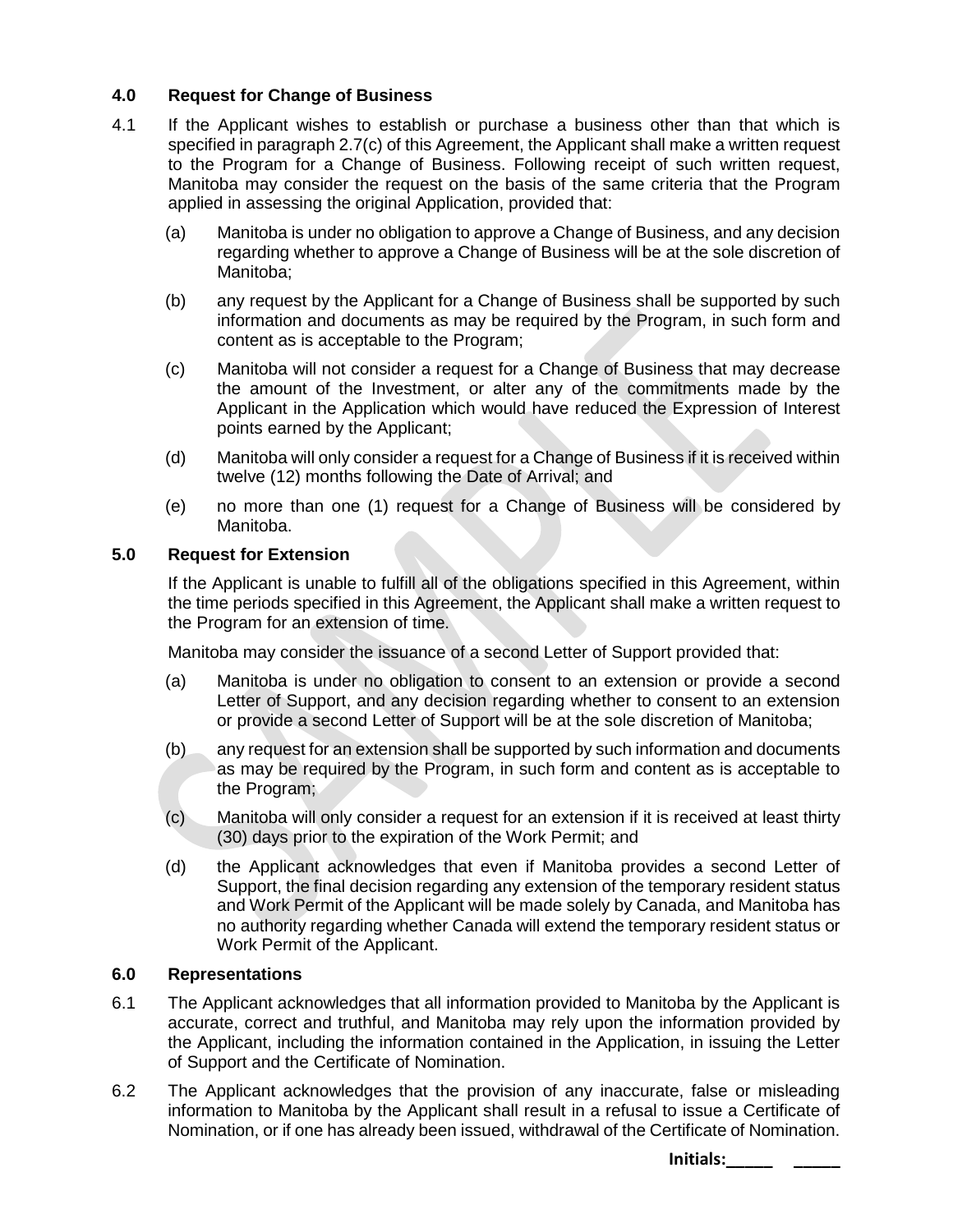- 6.3 The Applicant acknowledges that any information provided to the Applicant by the Program has been provided for the purpose of information only and not as advice.
- 6.4 The Applicant acknowledges that the issuing of a Certificate of Nomination by Manitoba does not constitute any promise, assurance or endorsement of the merits, feasibility, potential or commercial viability of the Business.
- 6.5 The Applicant acknowledges that the issuing of a Certificate of Nomination by Manitoba does not constitute any promise or assurance of the ability of the Applicant to obtain any licenses or permits necessary to establish, purchase or operate the Business.

#### **7.0 Preamble and Schedules**

The preamble to this Agreement and all Schedules hereto shall form part of this Agreement. In any conflict between the main body of this Agreement and either the preamble or one of the Schedules hereto, the main body shall govern.

#### **8.0 Entire Agreement**

- 8.1 This Agreement constitutes the entire agreement between the Parties with respect to the subject matter thereof, and replaces each and every existing agreement between the Parties, whether express, implied or statutory. There are no representations, warranties, covenants, terms, conditions, promises, undertakings or collateral agreements between the Parties, whether express, implied or statutory, other than expressly set forth in this Agreement.
- 8.2 The Applicant will neither advance nor authorize to be advanced, and hereby agrees that the Applicant will be estopped from advancing, any claim or other proceeding based upon or that would in law be predicated on, the existence of any representation, warranty, covenant, term, condition, promise, undertaking or collateral agreement between the Parties, whether express, implied or statutory, other than expressly set forth in this Agreement.

#### **9.0 Consent**

Wherever the consent or approval of Manitoba is required by this Agreement, such consent or approval shall be valid only if it is confirmed in writing by a representative for Manitoba authorized for that purpose.

#### **10.0 Time of the Essence**

Time shall be of the essence of this Agreement with respect to the obligations of the Applicant.

#### **11.0 Termination**

If Manitoba, in its sole discretion, determines that the Applicant is in breach of any term of this Agreement, or that the Applicant has failed to fulfill any of the obligations specified in this Agreement, within the time periods specified in this Agreement, Manitoba may terminate this Agreement, notify Canada that this Agreement has been terminated and take such further action pursuant to the Act and the Regulations as Manitoba may determine appropriate.

#### **12.0 No Assignment**

The Applicant shall not assign or transfer this Agreement or any of the rights or obligations under this Agreement.

#### **13.0 Governing Law, Reference to Legislation**

13.1 This Agreement shall be governed by and construed in accordance with the laws of the Province of Manitoba and the laws of Canada applicable therein. The Parties to this

**Initials:\_\_\_\_\_ \_\_\_\_\_**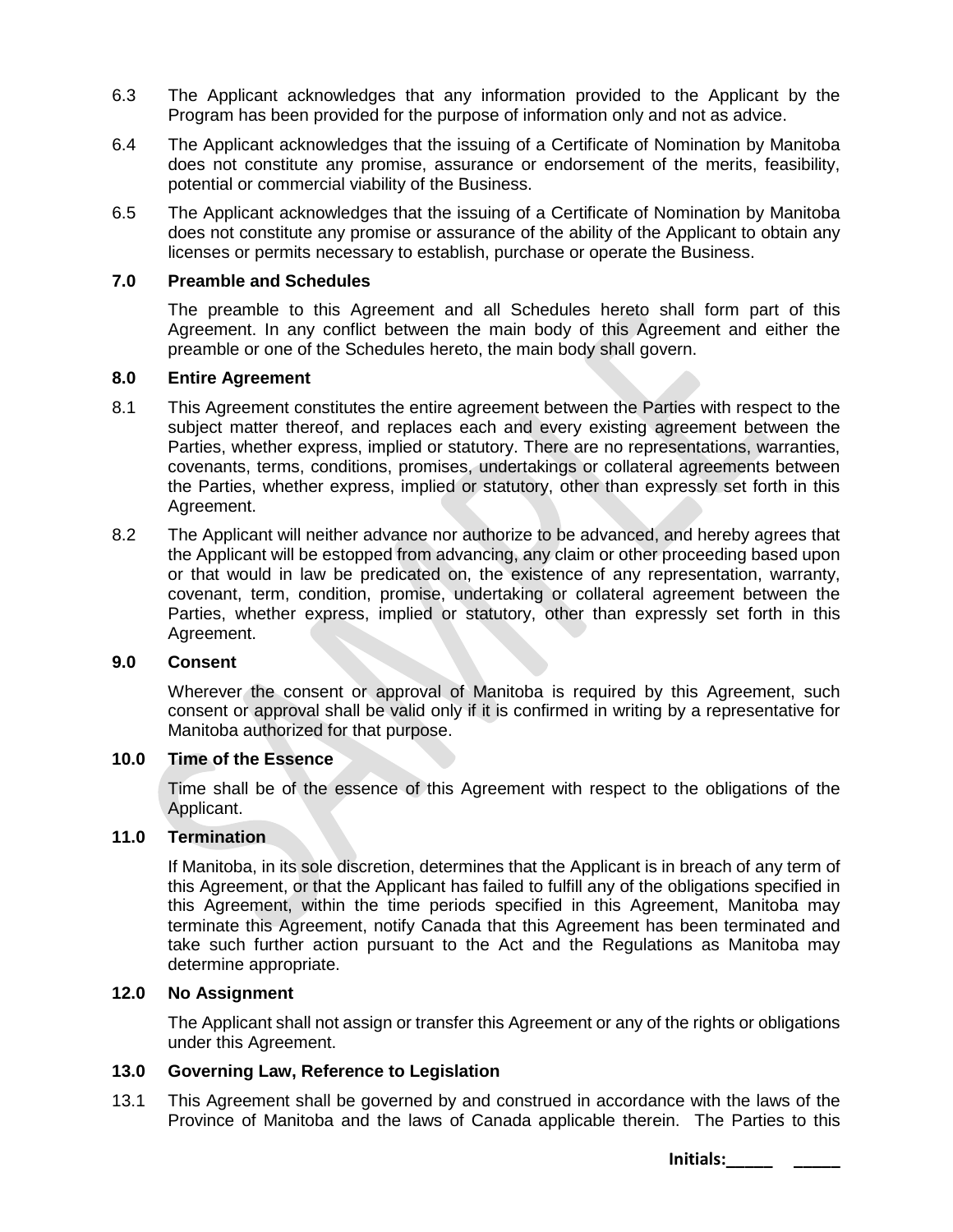Agreement hereby irrevocably and unconditionally submit to the exclusive jurisdiction of the courts of the Province of Manitoba and all courts competent to hear appeals therefrom.

13.2 Any reference in this Agreement to the Act also includes the Regulations, as such Act or Regulations may from time to time be amended, modified, replaced or re-enacted.

#### **14.0 Severability**

In the event that any provision of this Agreement is for any reason found by a court of competent jurisdiction to be invalid, illegal or unenforceable, such invalidity, illegality or unenforceability shall not affect any other provision hereof, and this Agreement shall be construed as if such invalid, illegal or unenforceable provision had never been contained in this Agreement.

#### **15.0 Amendment**

All amendments to this Agreement shall be consented to by Manitoba and reduced to writing and signed by the Applicant and on behalf of Manitoba by a representative for Manitoba authorized for that purpose.

#### **16.0 Scanned Signatures**

This Agreement, any amending agreement, and any related documents to be provided under this Agreement shall be deemed received when they are signed and delivered by one Party in the form of a scanned portable document format (pdf) that is attached to an electronic mail (email) to the other Party, provided that the original signed copy of this Agreement, Amending Agreement or related document is forthwith delivered by the one Party to the other Party.

#### **17.0 Notice**

Any notice, or other communication required to be provided in writing under this Agreement, shall be addressed as follows:

(a) IF TO MANITOBA:

**Manitoba Provincial Nominee Program** 7th Floor, 213 Notre Dame Avenue Winnipeg, Manitoba, Canada R3B 1N3

(b) IF TO THE APPLICANT: (Print your name and address)

#### **18.0 Acknowledgement and Declaration**

The Applicant acknowledges:

(a) that he/she understands this Performance Agreement and that he/she has obtained independent legal advice, consulted with advisors and/or translation services to the extent necessary;

| Initials: |  |
|-----------|--|
|           |  |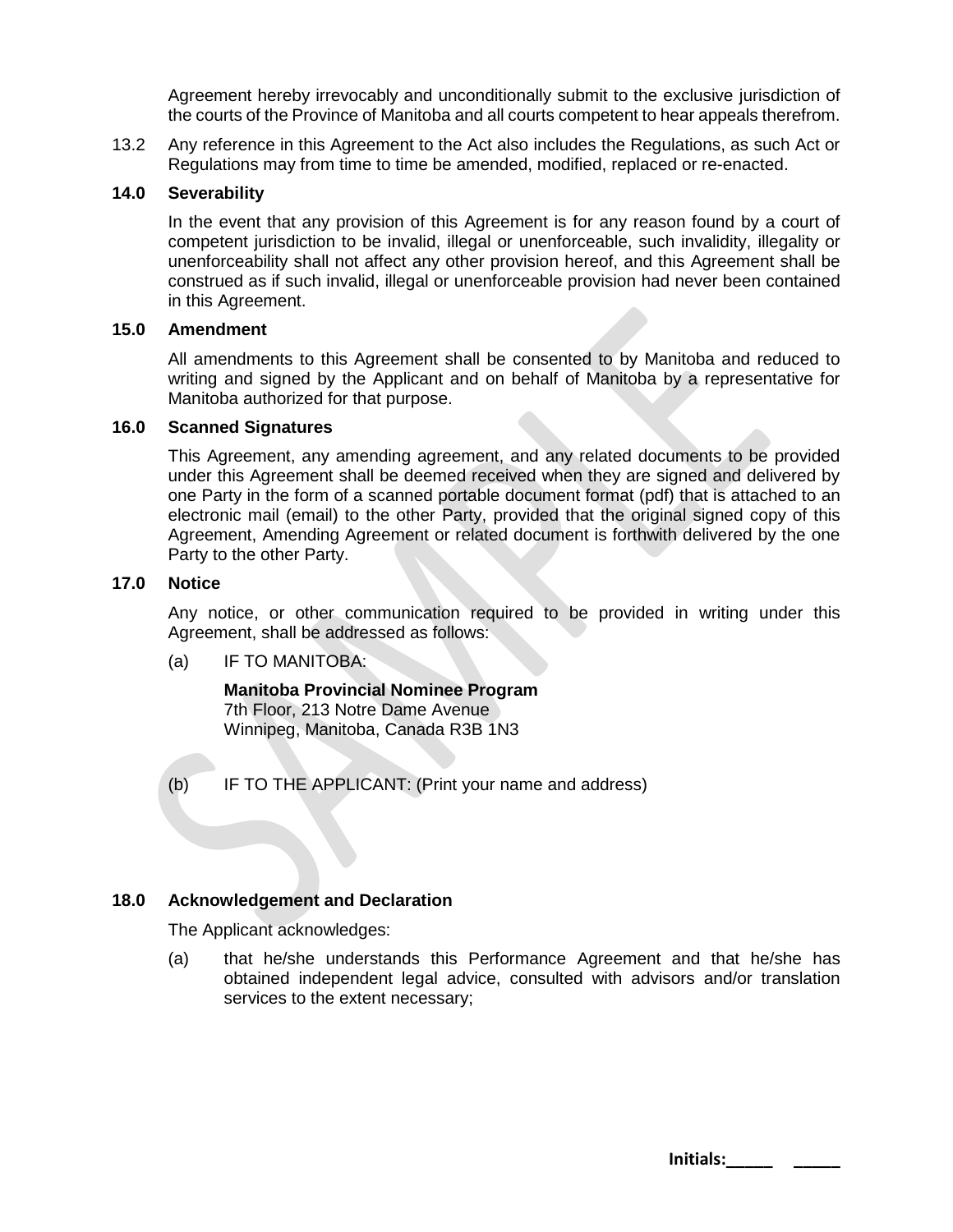- (b) that he/she fully understands the terms and provisions of the Agreement and the nature and effect of the obligations of the Applicant under the Agreement, including the possible consequences if the Applicant fails or neglects to perform such obligations; and
- (c) that the Applicant is entering into the Agreement and undertaking the obligations under the Agreement freely and voluntarily without pressure or influence, or the fear thereof, from or by any person.

#### **19.0 Consent to Collection and Disclosure of Information**

The Applicant hereby consents to the collection by the Program of any personal, financial or other information or documents with respect to the Applicant or the Business which may be required by the Program to determine whether the Applicant has satisfied the obligations specified in this Agreement, and the Applicant consents to the disclosure to the Program of any personal, financial or other information or documents with respect to the Applicant or the Business by any person, department, agency or organization, including any federal, provincial, municipal or other local authority, or any financial institution or private entity which has conducted business with the Applicant or the Business, and the Applicant further consents to the disclosure by the Program of any personal, financial or other information or documents with respect to the Applicant or the Business to any person, department, agency or organization for the purpose of determining whether the Applicant has satisfied the obligations specified in this Agreement.

#### **THE PARTIES HERETO HAVE EACH SIGNED THIS AGREEMENT ON THE DATES NOTED BELOW.**

**FOR MANITOBA:**

| Date: |                                                                                                                                                      |
|-------|------------------------------------------------------------------------------------------------------------------------------------------------------|
|       | Name:<br><b>Title of Office: Acting Manager</b><br><b>Immigration Pathways Division</b><br>Department of Advanced Education, Skills &<br>Immigration |
|       | <b>APPLICANT: LAST NAME, First Name</b><br><b>PBXX-000XX</b>                                                                                         |
| Date: | <b>Signature</b>                                                                                                                                     |
|       | <b>WITNESS:</b>                                                                                                                                      |
| Date: | Name:                                                                                                                                                |
|       | <b>Address:</b>                                                                                                                                      |
|       | <b>Phone Number:</b>                                                                                                                                 |
|       | <b>Email Address:</b>                                                                                                                                |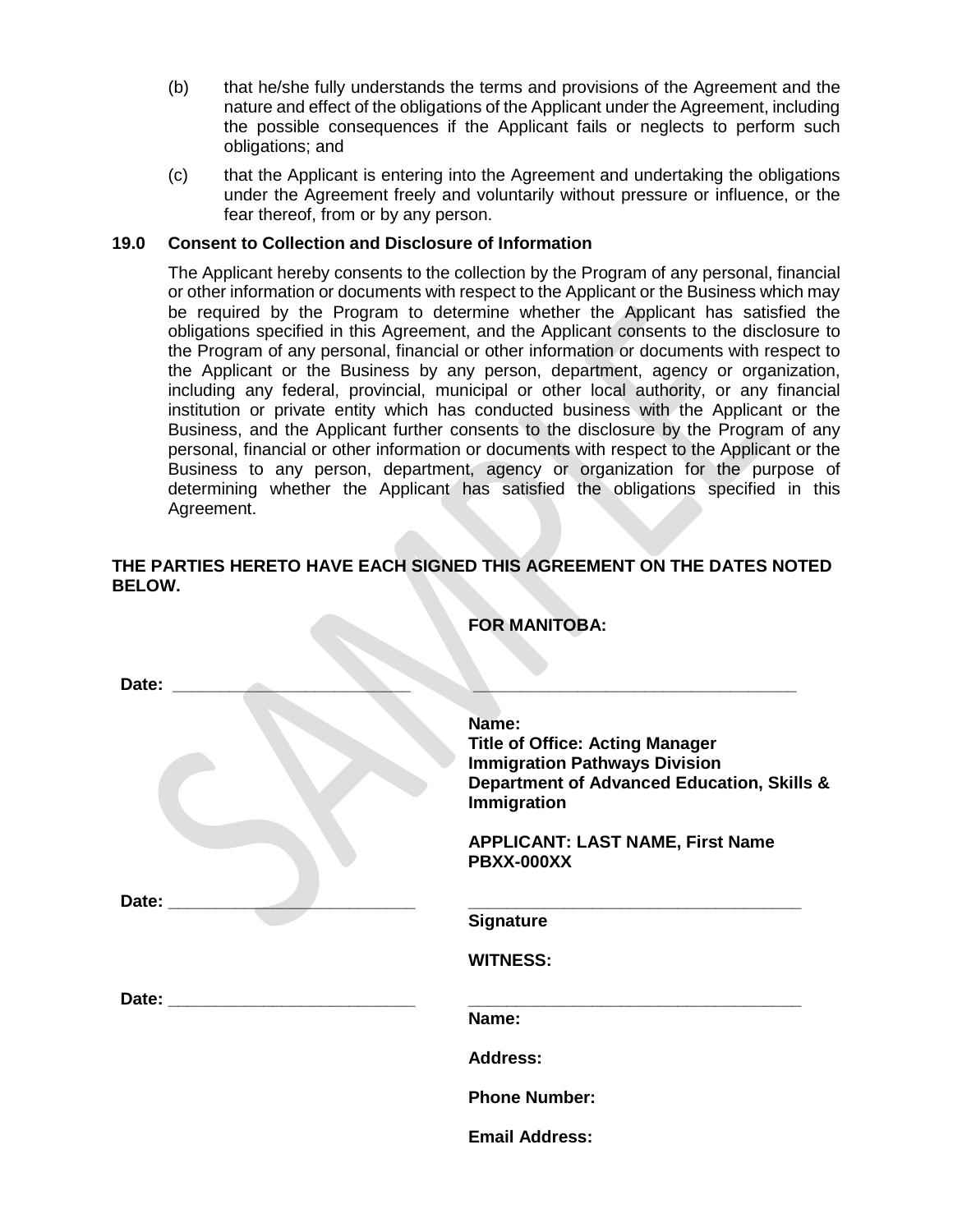## **SCHEDULE A**

### **Investment Eligibility Criteria**

#### **A. Eligible Expenditures**

The purchase of:

- a) an existing business already in operation in the Province of Manitoba, by way of either a share purchase agreement or an asset purchase agreement; or
- b) an existing franchise already in operation in the Province of Manitoba, by way of a franchise agreement; or
- c) Tangible Assets, for the purpose of establishing or operating the Business in the Province of Manitoba; or
- d) Services related to leasehold improvements and start-up costs such as legal services, permits and licenses, for the purpose of establishing or operating the Business in the Province of Manitoba.

#### **B. Specific Eligibility Criteria**

- 1. The amount of the Investment specified in paragraph 2.7(e) of this Agreement shall be transferred by the Applicant from a foreign jurisdiction to the Province of Manitoba and be expended out of the personal resources of the Applicant.
- 2. The Applicant shall hold and control at least thirty-three and one third percent (33.33%) of the equity in the Business or, if the Applicant does not hold and control at least thirty-three and one third percent (33.33%) of the equity in the Business, the Applicant shall make an equity investment in the Business of at least one million dollars (\$1,000,000.00), notwithstanding the amount specified in paragraph 2.7(e) of this Agreement.
- 3. All incorporated businesses should be incorporated either with the Province of Manitoba or Federal Government of Canada.
- 4. Any shares in the Business controlled by the Applicant shall be Class A, voting and non-redeemable.
- 5. If the Investment is made in a business that is newly established by the Applicant, the total amount of the Investment specified in paragraph 2.7(e) of this Agreement shall be expended on tangible assets and start-up costs such as legal services, permits and licenses.
- 6. The Program will determine, in its sole discretion, the eligibility of any goodwill. If the Investment is made in an existing business or franchise, the value of goodwill will not be considered eligible as an Investment unless the Applicant can support the valuation of the goodwill by providing a business valuation report issued by a Canadian chartered accountant or chartered business valuator. If eligible, the value of the Investment in goodwill will be limited to a maximum of thirty percent (30%) of the amount specified in paragraph 2.7(e) of this Agreement.

**Initials:\_\_\_\_\_ \_\_\_\_\_**